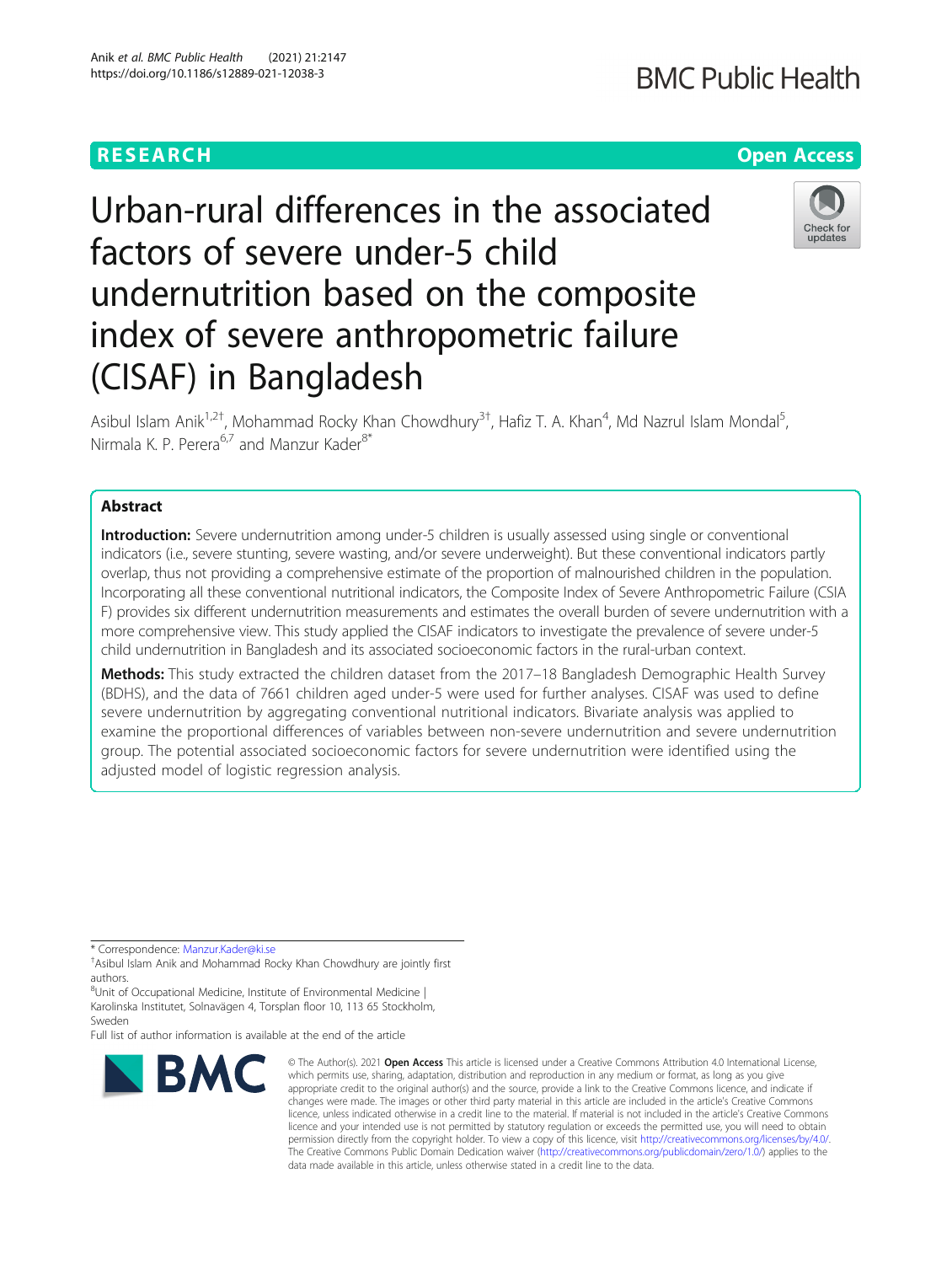Results: The overall prevalence of severe undernutrition measured by CISAF among the children under-5 was 11.0% in Bangladesh (rural 11.5% vs urban 9.6%). The significant associated socioeconomic factors of severe undernutrition in rural areas were children born with small birth weight (AOR: 2.84), children from poorest households (AOR: 2.44), and children aged < 36 months, and children of uneducated mothers (AOR: 2.15). Similarly, in urban areas, factors likechildren with small birth weight (AOR: 3.99), children of uneducated parents (AOR: 2.34), poorest households (APR: 2.40), underweight mothers (AOR: 1.58), mothers without postnatal care (AOR: 2.13), and children's birth order ≥4 (AOR: 1.75), showed positive and significant association with severe under-5 undernutrition.

**Conclusion:** Severe undernutrition among the under-5 children dominates in Bangladesh, especially in rural areas and the poorest urban families. More research should be conducted using such composite indices (like- CISAF) to depict the comprehensive scenario of severe undernutrition among the under-5 children and to address multi-sectoral intervening programs for eradicating severe child undernutrition.

Keywords: CIAF, CISAF, Severe child undernutrition, Maternal & child health, Urban-rural disparity, Bangladesh

# Introduction

Undernutrition is one of the common causes of morbidity and mortality in children. Around 195 million children under-5 suffer from any form of undernutrition across the world [\[1](#page-13-0), [2](#page-13-0)]. About half of all fatalities in children under-5 are attributable to undernutrition [\[3](#page-13-0)]. Asia is the home to over 70% of the world's malnourished children, with India, Pakistan, and Bangladesh having the highest prevalence in this region [\[4](#page-13-0)]. In 2014, over 40% of Bangladeshi children under-5 experience undernutrition, with 18% experiencing severe undernutrition [[5\]](#page-13-0). Children with severe undernutrition experience short- and long-term adverse physiological outcomes, such as poor physical growth, morbidity, inadequate cognitive development, and physical incapacity [[6\]](#page-13-0).

Undernutrition affects children for the rest of their lives, and its consequences are passed down from generation to generation. Since undernutrition is more prevalent among rural female children, these undernourished female children become stunted mothers in future. Then by giving birth to a stunted child, the circle continues to revolve [[7\]](#page-13-0). Among the other South Asian countries, though Bangladesh made a significant achievement in declining the prevalence rate of stunting children from 1997 (60%) to 2018 (31%) [[8\]](#page-13-0), it is still inadequate to attain the target of ending all forms of undernutrition by 2030 (Sustainable Development Goal- 2, Target 2.2) [\[9](#page-13-0)]. There are considerable urban-rural disparities in terms of stunting in Bangladesh, with a higher prevalence among rural (33%) than urban (25%) children [[8\]](#page-13-0).

Along with the urban-rural disparities, other associated factors for undernutrition are shaped by people's complex interactions with their social, cultural, economic, and environmental contexts. Social determinants of health provide a framework for understanding the inequalities in health risks and outcomes within and between populations [\[10](#page-13-0)]. Improper postnatal care (i.e., inadequate infant and young child feeding practices and inadequate access to health care); children's low birth weight, frequent infections; parent's least wealthy socioeconomic status (i.e., lower education level, unemployment, and poor wealth-index); and other household characteristics (i.e., unsafe drinking water, and lack of access to sanitation), etc. were found to be strongly associated with under-5 child undernutrition in different studies [[5,](#page-13-0) [11](#page-13-0)–[13\]](#page-13-0). However, current evidence on severe under-5 child undernutrition focused on single or may not provide a convincing (i.e., severe stunting, severe wasting, and/or severe underweight) and economic dimensions at single time points. But these conventional indicators partly overlap, thus not providing a comprehensive estimate of the proportion of malnourished children in the population [\[14](#page-13-0)].

By incorporating all these conventional nutritional indicators, the Composite Index of Anthropometric Failure (CIAF) provides six different undernutrition measurements and estimates the overall burden of undernutrition. Moreover, the CIAF accurately depicts a single aggregate proportion of all malnourished children in a population [[14](#page-13-0)]. On the other hand, Vollmer et al. (2017) introduced an updated version of the CIAF, i.e., Composite Index of Severe Anthropometric Failure (CISAF), which provides a more comprehensive view of the extent and pattern of associated factors of severe undernutrition in resource-poor settings [\[15\]](#page-13-0). As per the CIAF, undernutrition was more prevalent among rural children (54%) than urban children (45%) in Bangladesh. Irrespective of urban-rural differences, sociodemographic characteristics of children, such as older age, mothers' illiteracy, underweight mothers, and poorest wealth-index showed positive association with undernutrition [[16](#page-13-0), [17](#page-13-0)]. But rarely any study has applied the CISAF to explore the prevalence and the intricate interaction of individual, community, public policy, and environmental characteristics associated with severe under-5 child undernutrition in Bangladesh. Addressing this knowledge gap, this study used the CISAF to investigate the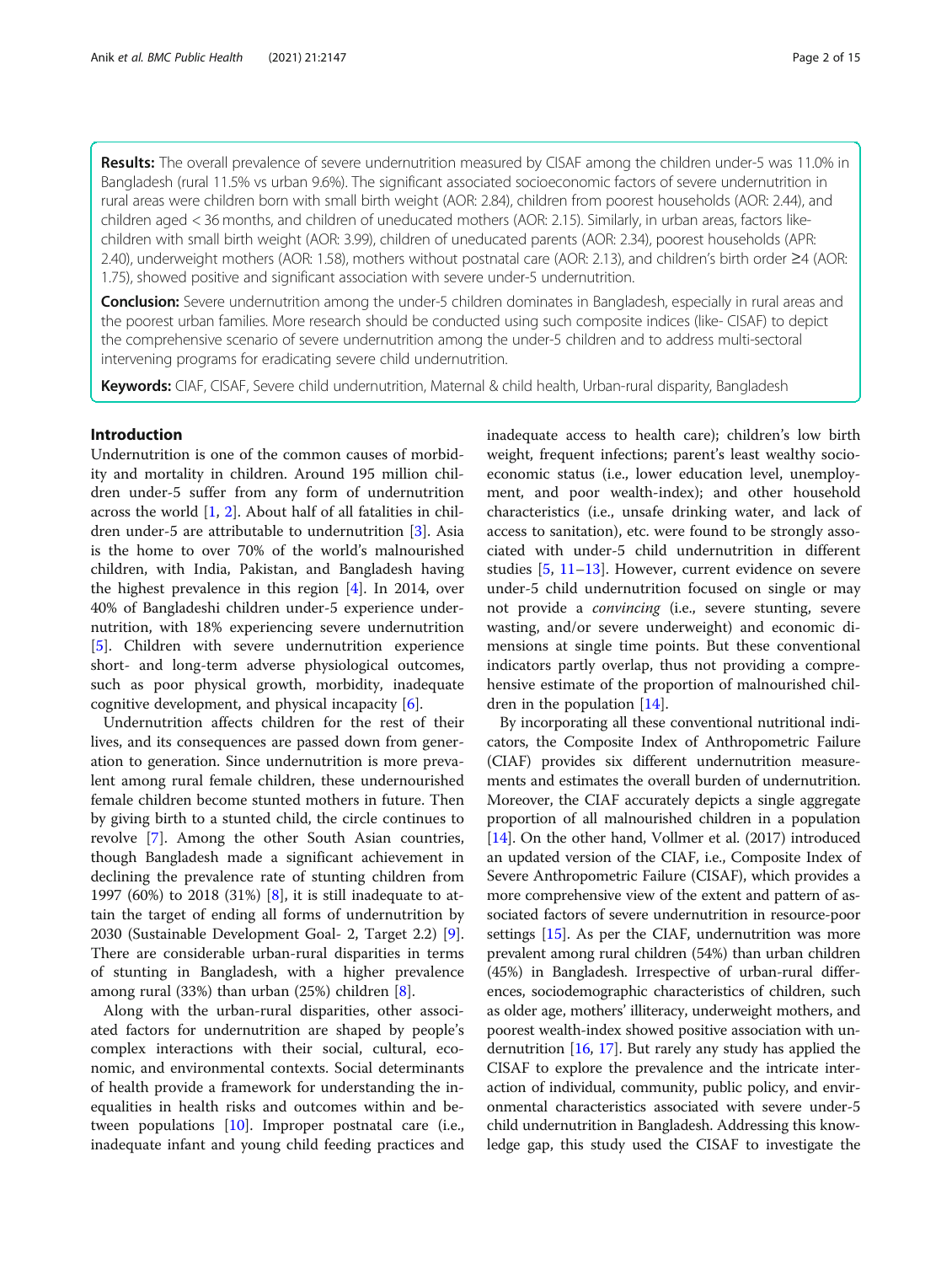prevalence and associated socioeconomic factors of severe under-5 child undernutrition in Bangladesh's rural and urban areas.

# **Methodology**

We analysed the children dataset (BDKR7RDT) from 2017 to 18 of the Bangladesh Demographic Health Survey (BDHS). The average response rate was 99%. The BDHS uses two-stage stratified sampling techniques to select primary sampling units (PSUs) and households. During the first stage, PSUs or enumeration areas (EA) were designed based on the census survey 2011 conducted by the Bangladesh Bureau of Statistics. The probability proportional to the EA size technique was used to select PSUs. During the second stage, an equal probability systematic sampling technique was used to determine households from PSUs. Reproductive-aged women (15– 49 years) were interviewed from each household. The BDHSs collect data on social and demographic factors, health, and nutritional factors from adults (male and female) residing in non-institutional dwellings. A standard questionnaire was used for data collection. For details of

the survey questionnaire, sample design, data collection procedure (see BDHS reports 2017–18) [\[8](#page-13-0)]. The BDHS 2017–18 collected anthropometric data from 8759 under-5 children, and data from 7661 children were analysed (Fig. 1).

# Outcome variables

Severe nutritional indicators for under-5 children were categorised into seven groups: (A) no severe failure; (B) severe wasting only; (C) severe wasting and severe underweight; (D) severe wasting and severe stunting and severe underweight; (E) severe stunting and severe underweight; (F) severe stunting only; and (G) severe underweight only (Table [1\)](#page-3-0). A child is considered having severe undernutrition if she/he has any anthropometric failure from B to G (Fig. [2\)](#page-3-0).

The primary outcome measure was severe under-5 child undernutrition using the CISAF. A child was considered to be severely stunted and severely wasted and severely underweight if the z-scores of length/height-forage, weight-for-height/length, and weight-for-age were below minus three (− 3.0) Standard Deviations (SD) (i.e.,

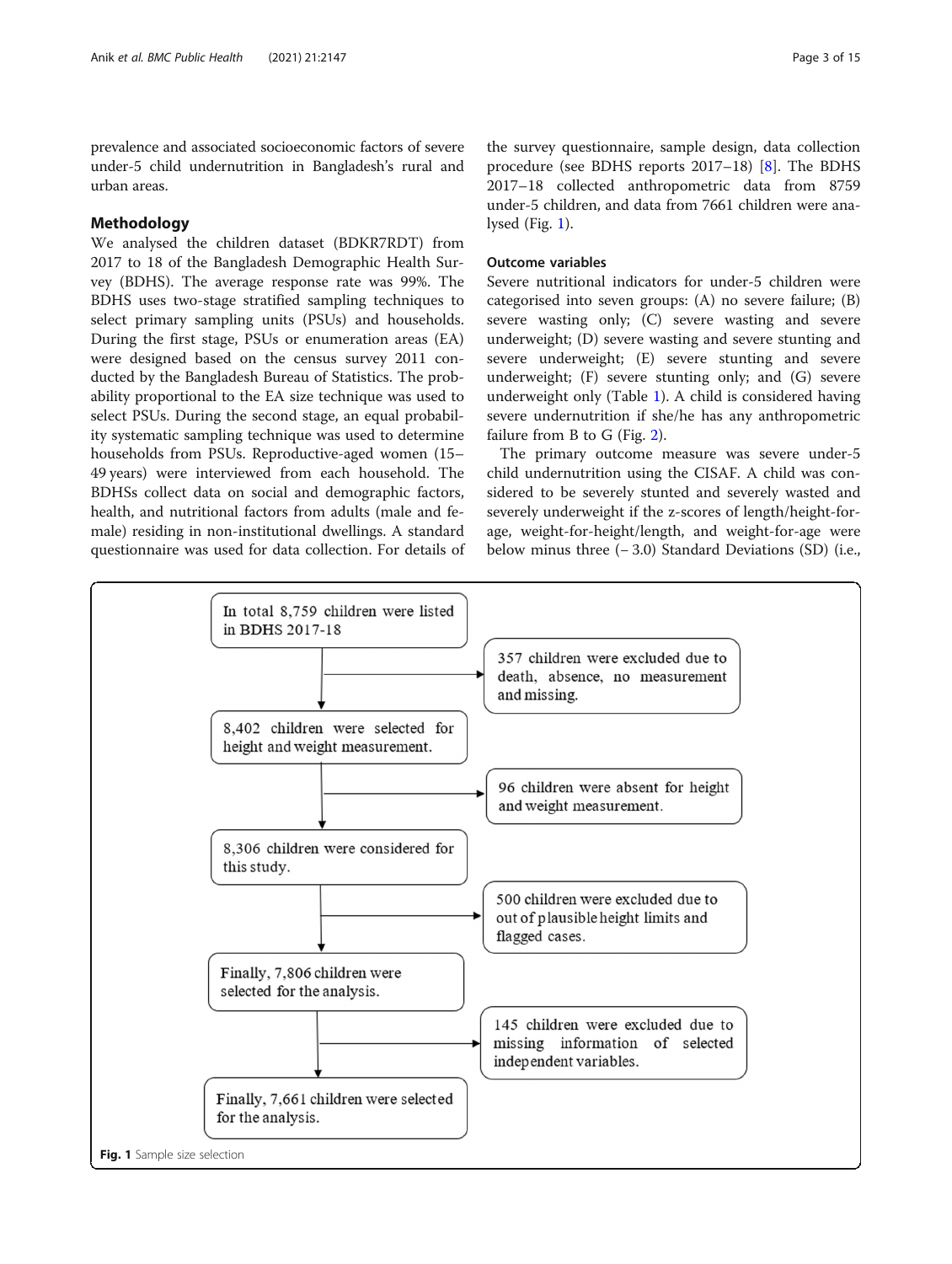| Group name | <b>Description</b>                                     | Severe Wasting | <b>Severe Stunting</b> | Severe Underweight |
|------------|--------------------------------------------------------|----------------|------------------------|--------------------|
| A          | No severe failure                                      | Nο             | No                     | No                 |
| B          | Severe wasting only                                    | Yes            | No                     | No.                |
|            | Severe wasting and severe underweight                  | Yes            | No                     | Yes                |
| D          | Severe wasting, severe stunting and severe underweight | Yes            | Yes                    | Yes                |
| Ε          | Severe stunting and severe underweight                 | No             | Yes                    | Yes                |
|            | Severe stunting only                                   | No             | Yes                    | <b>No</b>          |
| G          | Severe underweight only                                | No             | No                     | Yes                |

<span id="page-3-0"></span>Table 1 Classification of children with severe anthropometric failure

HAZ/LAZ < −3SD; WHZ/WLZ < −3SD; WAZ < −3SD) below the respective median of the World Health Organization (WHO) reference population, respectively [[18\]](#page-13-0). Children without any anthropometric failure from B to G, that is, with moderate undernutrition and/or normal children were categorized as 'no severe failure'.

#### Independent variables

Independent variables were selected based on the previously identified socioeconomic factors [[5,](#page-13-0) [11](#page-13-0), [17](#page-13-0), [19,](#page-13-0) [20](#page-13-0)]. These variables include maternal age in years (15–19, 20– 24, 25–29, 30–34, 35–39, ≥40); parents' education (both parents uneducated, only father was uneducated when mother was educated, only mother was uneducated when father was educated, both parents educated); mother's current income-earning status (not working, currently working); underweight mother (if the Body Mass Index (BMI) is below 18.5 kgm<sup>-2</sup>, then 'yes'; if BMI ≥ 18.5 kgm<sup>-2</sup>, then 'no'); mothers received antenatal care (no, yes); received postnatal care (no, yes); mother's attitudes toward wife-beating ('justified' if mothers agree that a husband is justified in hitting or beating his wife if she went

out without telling him or/and neglected the children or/ and she ever argued with her partner or/and burned food or/and refused to have sex; otherwise 'not justified') [[8](#page-13-0)]; decision-making autonomy ('participated', if women make decisions alone or jointly with their husband in all three of the following areas: (1) their own health care, (2) major household purchases, and (3) visits to their family or relatives; otherwise, 'not participated') [\[8](#page-13-0)]; religion (Islam, others); source of drinking water (improved, unimproved) [[8](#page-13-0)], cooking fuel ['solid fuel' (including charcoal, wood, straw/shrubs/grass, agricultural crops, and animal dung), and 'clean fuel' (including electricity and LPG/natural gas/biogas)] [\[8\]](#page-13-0); mass media exposure (no, yes: exposure to either radio, television, newspapers, or magazines at least once a week), wealth index (integrating household asset ownership and access to drinking water and sanitation) [[8](#page-13-0)]. Moreover, factors related to children, such as age, birth order, and birth weight status [\[21](#page-13-0), [22](#page-13-0)], recent morbidity status (child had at least one morbid condition out of diarrhea, fever and cough in the two weeks preceding the survey) [\[8](#page-13-0)] were included. The detailed construction procedures of all independent variables were tabulated in the Additional Table 1.

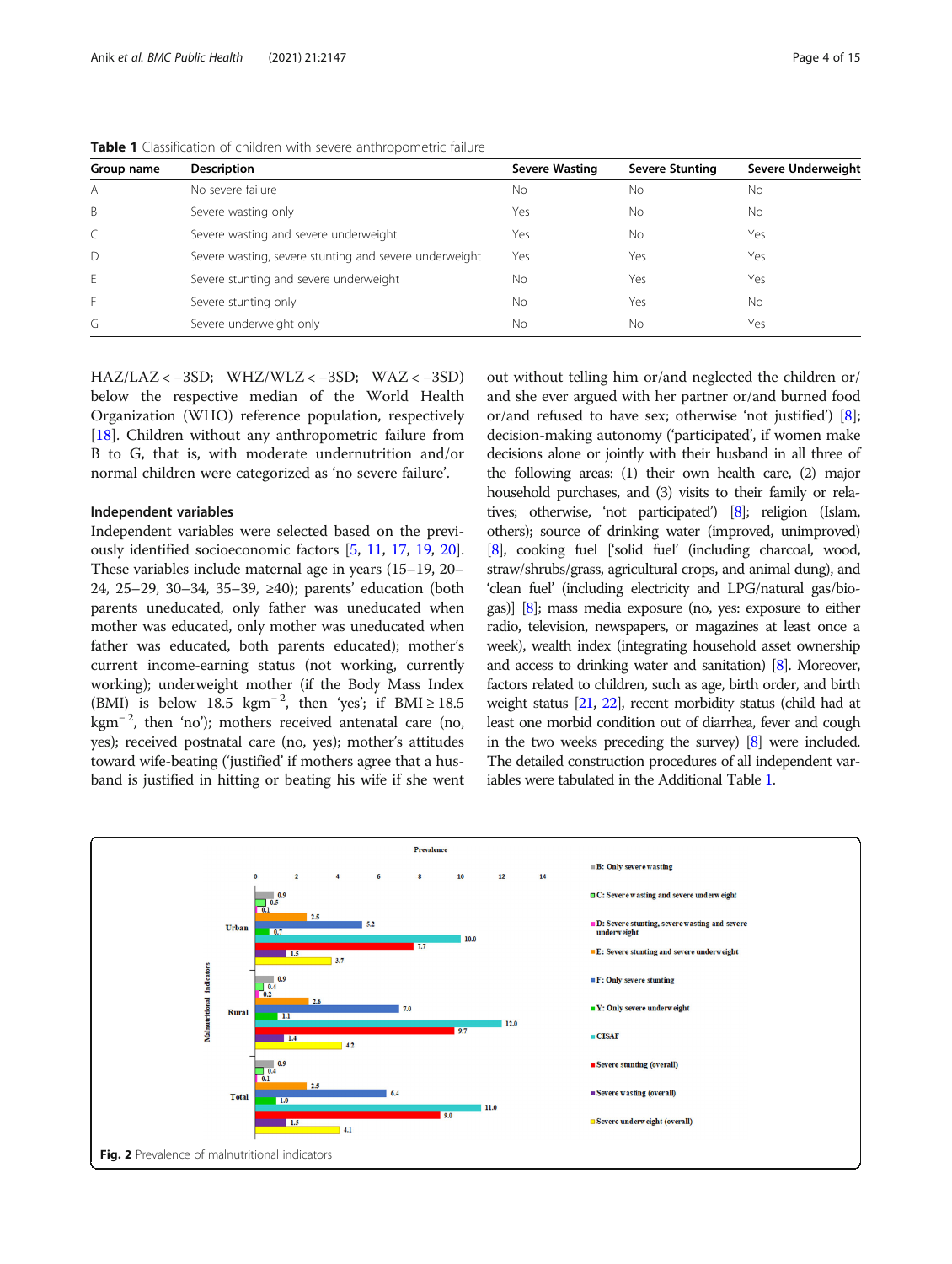### Statistical analysis

Socioeconomic characteristics were analysed using descriptive statistics. Bivariate association was used to determine the proportional differences of variables between non-severe undernutrition and severe undernutrition group. The significance level for bivariate analysis was set at  $P < 0.10$  (2-tailed). Independent variables that were significant in bivariate analysis were simultaneously entered into the logistic regression models for the adjustment to identify the associated socioeconomic factors of severe undernutrition, measured by CISAF. Results were derived using a stepwise backward selection of regression and expressed by the adjusted odds ratio (AOR) and 95% confidence interval (95% CI). The significance level for logistic regression analysis was set at  $P < 0.05$ . To control the effect of the complex survey design, all the analyses of this study were performed using Stata's 'SVY' command. Variance Inflation Factor (VIF) was used to evaluate the possible collinearity. However, there was no multicollinearity problem among the variables. All statistical analyses were performed in Stata version 14.2 (StataCorp LP, College Station, Texas).

# Results

### Background characteristics

Of the 7661 under-5 children, about two-thirds lived in rural areas. Three-quarters of the mothers were aged below 30. In rural areas, families were comparatively least wealthy than the urban families (rural 54.3% vs. urban 19.4%), and more mothers were underweight (rural 16% vs. urban 12.1%). In approximately 82% of cases, both parents were educated, whereas nearly 4% of parents were uneducated, regardless of urban-rural settlement. Access to mass media was higher in urban areas (rural 56% vs. urban 79%). Around 40% of the children were aged under 23 months. More than half of the children were not weighted during their birth. And nearly half of the children (47.2%) had recently suffered from any morbidity condition (Table [2](#page-5-0)).

# Prevalence of severe undernutrition among the children under-5

The overall prevalence of severe undernutrition measured by CISAF among the children under-5 was 11.0% in Bangladesh (rural 11.5% vs. urban 9.6%) (Table [3](#page-7-0)). Figure [2](#page-3-0) shows that the overall prevalences of severe stunting, severe wasting, and severe underweight were 9%, 1.5%, and 4.1%, respectively. The prevalence of severe stunting (9.7% vs. 7.7%) and severe underweight (4.2% vs. 3.7%) was higher in rural areas than in the urban (Fig. [2](#page-3-0)). In terms of regional prevalence, the Sylhet region reported the highest prevalence of severe under-5 child undernutrition in both rural (16.9%) and urban areas (13%) (Fig. [3\)](#page-9-0).

From the bivariate association, in both urban and rural areas, children of uneducated parents (urban: 25.9% vs 8.4%; rural: 21.5% vs 9.8%), underweight mothers (urban: 15.4% vs 8.9%; rural: 17.1% vs 10.5%), poorest households (urban: 18.7% vs 6.4%; rural: 16.1% vs 5.0%), and with small birth weight (urban: 18.3% vs 6.6%; rural:) reported a higher prevalence of severe under-5 undernutrition than the children of educated parents, normal BMI mothers, richest households, and normal birth weight (Table [3\)](#page-7-0).

# Socioeconomic factors associated with severe under-5 undernutrition

The key associated factors for under-5 undernutrition in urban areas were: children born with small birth weight (Adjusted Odds Ratio, AOR: 3.99, 95% CI: 2.12, 7.52) vs. healthy weight; children of parents with no formal education (AOR: 2.34, 95% CI: 1.27, 4.32) vs. children of educated parents; mothers did not receive postnatal care (AOR: 2.13, 95% CI: 1.32, 3.44) vs. the recipient mothers; children's birth order ≥4 (AOR: 1.75, 95% CI: 1.97, 2.86) vs. children's first birth order; poorest children (AOR: 2.40, 95% CI: 1.47, 3.93) vs. the richest; and children of underweight mothers (AOR: 1.58, 95% CI: 1.04, 2.40) vs. normal mothers (Table [4\)](#page-10-0).

On the other hand, in the rural areas, children born with small birth weight (AOR: 2.84, 95% CI: 1.88, 4.30) vs. healthy weight; children who lived in poorest households (AOR: 2.44, 95% CI: 1.57, 3.78) vs. the richest households; children aged less than 36 months (for age group 24–35 months (AOR: 2.10, 95% CI: 1.61, 2.74); for age group 12–23 months (AOR: 1.78, 95% CI: 1.36, 2.33)) vs. children of age group 0–11 months; children of mothers with no formal education (when fathers are educated) (AOR: 2.15, 95% CI: 1.46, 3.18) vs. children of educated parents, etc. socioeconomic factors showed a positive association with severe under-5 undernutrition (Table [4\)](#page-10-0).

# **Discussion**

To the best of our knowledge, this is the first study in Bangladesh that used the updated version of the CIAF (i.e., the CISAF) to estimate the prevalence of severe under-5 undernutrition and its associated socioeconomic factors. Though the three most conventionally used stunting, wasting, and underweight indicators represent different physiological manifestations of undernutrition, they all share similar causal factors [\[23\]](#page-13-0). Individual assessments of stunting, wasting, and underweight underestimate the total burden of undernutrition. Since children may suffer from more than one type of undernutrition, only the data on prevalence may not provide a convincing estimate of the proportion of undernourished children in the population. Here the application of CIAS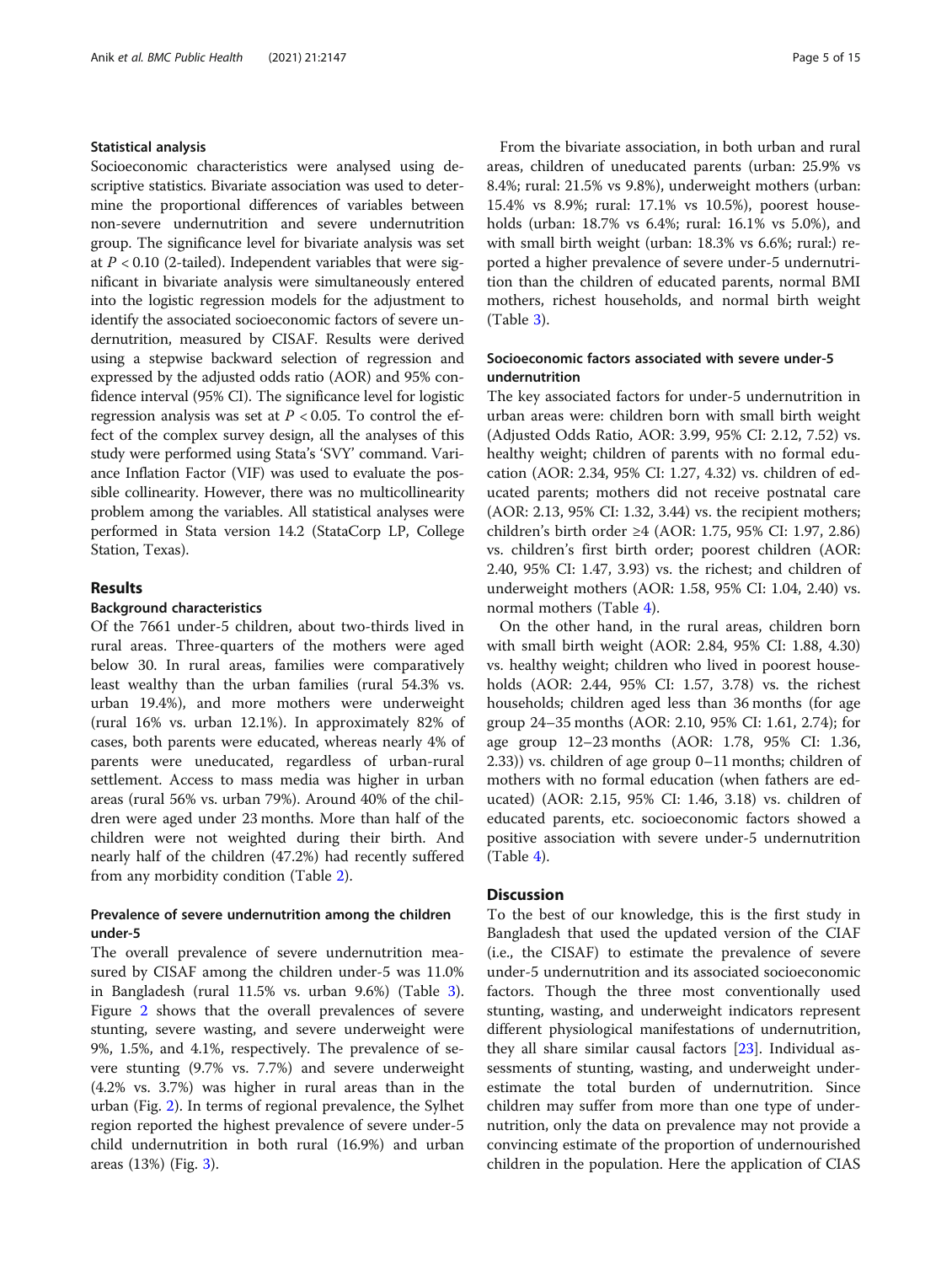# <span id="page-5-0"></span>Table 2 Background characteristics of the children

| <b>Characteristics</b>                              | Total (%) <sup>e</sup> | Rural (%) <sup>e</sup> | Urban $(\%)^e$ |
|-----------------------------------------------------|------------------------|------------------------|----------------|
| Maternal age (years)                                |                        |                        |                |
| $15 - 19$                                           | 938 (12.2)             | 657 (13.0)             | 281 (10.8)     |
| $20 - 24$                                           | 2679 (35.0)            | 1818 (36.0)            | 861 (33.0)     |
| $25 - 29$                                           | 2146 (28.0)            | 1395 (27.6)            | 751 (28.8)     |
| $30 - 34$                                           | 1293 (16.9)            | 825 (16.3)             | 468 (18.0)     |
| 34-39                                               | 481 (6.3)              | 291 (5.8)              | 190 (7.3)      |
| $\geq 40$                                           | 124(1.6)               | 70(1.4)                | 54(2.1)        |
| Parents' education                                  |                        |                        |                |
| Both parents were uneducated                        | 294 (3.8)              | 208(4.1)               | 86 (3.3)       |
| Only father was uneducated                          | 865 (11.3)             | 654 (12.9)             | 211(8.1)       |
| Only mother was uneducated                          | 243 (3.2)              | 154(3.1)               | 89 (3.4)       |
| Both parents were educated                          | 6259 (81.7)            | 4040 (79.9)            | 2219 (85.2)    |
| Mother's income-earning status                      |                        |                        |                |
| Not working                                         | 4560 (59.5)            | 2788 (55.1)            | 1772 (68.0)    |
| Currently working                                   | 3101 (40.5)            | 2268 (44.9)            | 833 (32.0)     |
| <b>Underweight mother</b> $(< 18.5 \text{ kg/m}^2)$ |                        |                        |                |
| No                                                  | 6535 (85.3)            | 4246 (84.0)            | 2289 (87.9)    |
| Yes                                                 | 1126 (14.7)            | 810 (16.0)             | 316 (12.1)     |
| Mothers received antenatal care $(n = 4540)$        |                        |                        |                |
| No                                                  | 363 (8.0)              | 285(9.5)               | 78 (5.1)       |
| Yes                                                 | 4177 (92.0)            | 2727 (90.5)            | 1450 (94.9)    |
| Mothers received postnatal care $(n = 4535)$        |                        |                        |                |
| No                                                  | 1509 (33.3)            | 970 (32.2)             | 539 (35.4)     |
| Yes                                                 | 3026 (66.7)            | 2041 (67.8)            | 985 (64.6)     |
| Mother's attitudes toward wife-beating              |                        |                        |                |
| Not justified                                       | 6274 (81.9)            | 4042 (79.9)            | 2232 (85.7)    |
| Justified                                           | 1387 (18.1)            | 1014(20.1)             | 373 (14.3)     |
| Mothers' decision-making autonomy <sup>a</sup>      |                        |                        |                |
| Not participated                                    | 1083 (14.1)            | 786 (15.5)             | 297 (11.4)     |
| Participated                                        | 6578 (85.9)            | 4270 (84.5)            | 2308 (71.9)    |
| Religion                                            |                        |                        |                |
| Islam                                               | 6997 (91.3)            | 4608 (91.1)            | 2389 (91.7)    |
| Others                                              | 664 (8.7)              | 448 (8.9)              | 216 (8.3)      |
| Source of water                                     |                        |                        |                |
| Improved                                            | 6658 (86.9)            | 4332 (85.7)            | 2326 (89.3)    |
| Unimproved                                          | 1003(13.1)             | 724 (14.3)             | 279 (10.7)     |
| <b>Cooking fuel</b>                                 |                        |                        |                |
| Clean fuel                                          | 2218 (29.0)            | 899 (17.8)             | 1319 (50.6)    |
| Solid fuel                                          | 5443 (71.0)            | 4157 (82.2)            | 1286 (49.4)    |
| Type of toilet facility                             |                        |                        |                |
| Improved                                            | 4359 (56.9)            | 2638 (52.2)            | 1721 (66.1)    |
| Unimproved                                          | 3302 (43.1)            | 2418 (47.8)            | 884 (33.9)     |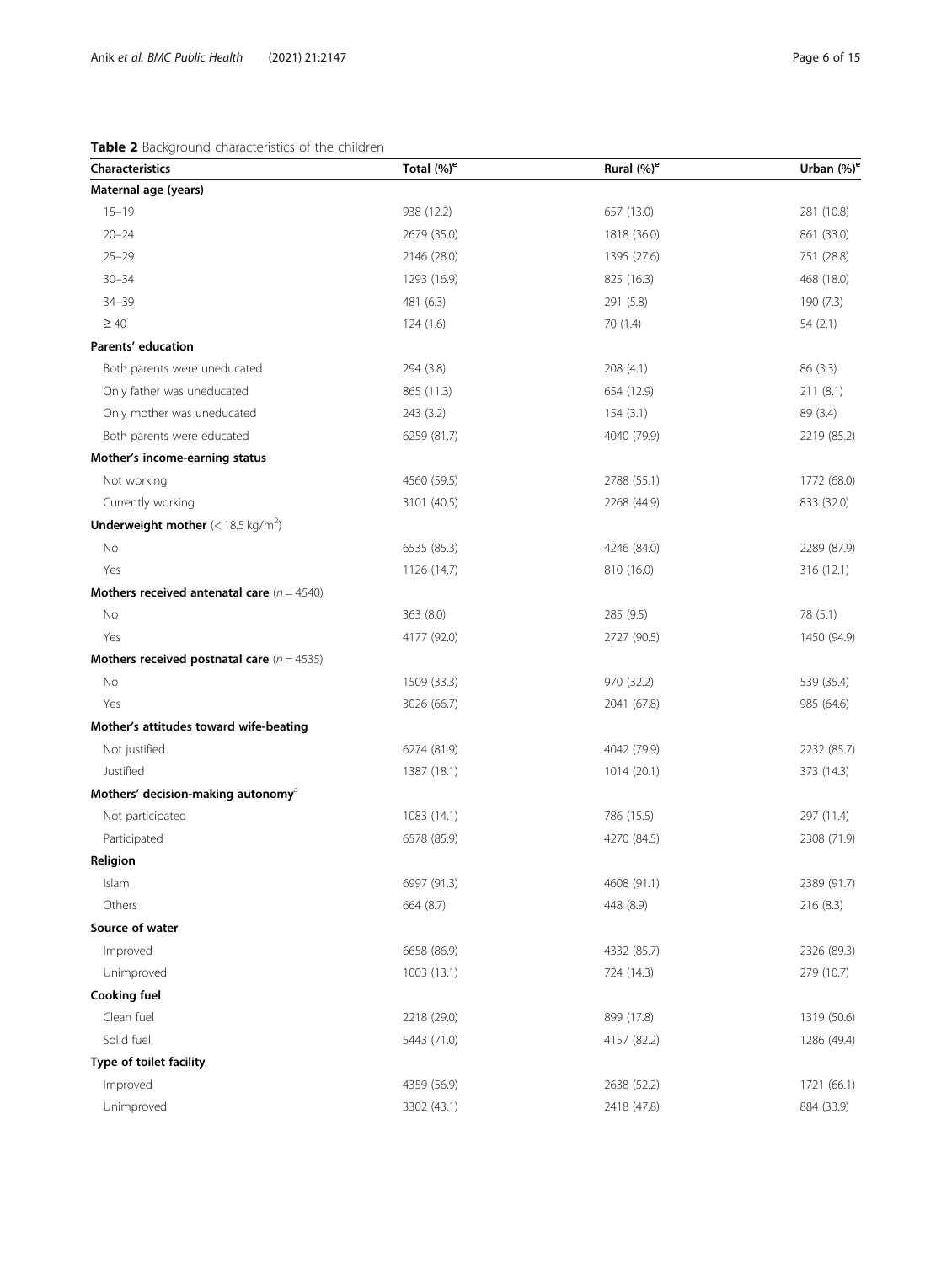Table 2 Background characteristics of the children (Continued)

| Characteristics                                | Total $(\%)^e$ | Rural (%) <sup>e</sup> | Urban (%) <sup>6</sup> |
|------------------------------------------------|----------------|------------------------|------------------------|
| Mass media exposure                            |                |                        |                        |
| No                                             | 2771 (36.1)    | 2232 (44.2)            | 539 (20.7)             |
| Yes                                            | 4890 (63.8)    | 2824 (55.8)            | 2066 (79.3)            |
| Wealth index <sup>b</sup>                      |                |                        |                        |
| Poorest                                        | 1708 (22.3)    | 1422 (28.1)            | 286 (11.0)             |
| Poorer                                         | 1545 (20.2)    | 1325 (26.2)            | 220 (8.4)              |
| Middle                                         | 1381 (18.0)    | 1024 (20.2)            | 357 (13.7)             |
| Richer                                         | 1533 (20.0)    | 827 (16.4)             | 706 (27.1)             |
| Richest                                        | 1494 (19.5)    | 458 (9.1)              | 1036 (39.8)            |
| Children age                                   |                |                        |                        |
| 0-11 months                                    | 1673 (21.8)    | 1120 (22.2)            | 553 (21.2)             |
| 12-23 months                                   | 1583 (20.7)    | 1058 (20.9)            | 525 (20.1)             |
| 24-35 months                                   | 1475 (19.3)    | 973 (19.2)             | 502 (19.3)             |
| 36-47 months                                   | 1417 (18.5)    | 939 (18.6)             | 478 (18.4)             |
| 48-59 months                                   | 1513 (19.7)    | 966 (19.1)             | 547 (21.0)             |
| Sex of child                                   |                |                        |                        |
| Male                                           | 3995 (51.2)    | 2673 (52.9)            | 1322 (50.7)            |
| Female                                         | 3666 (48.8)    | 2383 (47.1)            | 1283 (49.3)            |
| <b>Birth order</b>                             |                |                        |                        |
| First                                          | 2902 (37.9)    | 1848 (36.6)            | 1054 (40.4)            |
| Second                                         | 2507 (32.7)    | 1617 (32.0)            | 890 (34.2)             |
| Third                                          | 1297 (16.9)    | 893 (17.7)             | 404 (15.5)             |
| Fourth and above                               | 955 (12.5)     | 698 (13.8)             | 257 (9.9)              |
| Small birth weight <sup>c</sup> ( $n = 4735$ ) |                |                        |                        |
| No                                             | 1815 (38.3)    | 1036 (32.9)            | 779 (49.2)             |
| Yes                                            | 326 (6.9)      | 190 (6.0)              | 136 (8.6)              |
| Not weighted                                   | 2594 (54.8)    | 1927 (61.1)            | 667 (42.2)             |
| Recent morbidity statusd                       |                |                        |                        |
| No                                             | 4043 (52.8)    | 2636 (52.1)            | 1407 (54.0)            |
| Yes                                            | 3618 (47.2)    | 2420 (47.9)            | 1198 (46.0)            |
| <b>Total</b>                                   | 7661 (100.0)   | 5056 (66.0)            | 2605 (34.0)            |

a<br>defined as women's decision making power relative to their male partners<br>protocrating bousebold asset ownership and access to drinking water and a

<sup>b</sup>integrating household asset ownership and access to drinking water and sanitation

 $\frac{c}{d}$ child's size and weight at birth based on a mother's perception

 $d$ child had at least one morbid condition out of diarrhea, fever and cough in the 2 weeks preceding the survey

<sup>e</sup>percentages were weighted

F identifies all malnourished children and provides a single estimate of the burden of severe undernutrition among the children under age 5 [\[15\]](#page-13-0).

In this study, we used the aggregated CISAF measurement to investigate severe under-5 child undernutrition in Bangladesh. More than one out of 10 children under-5 (11%) has been found to suffer from severe undernutrition. In a press release of UNICEF (2020), the prevalence of moderate to severe underweight and stunting was found to be about 23 and 28% in 2019, respectively [[24\]](#page-13-0). Similarly, other organizations in Bangladesh (such as icddr,b, and Save the Children) working on child undernutrition have recently reported a similar prevalence rate of either severe stunting or underweight. But none of them used such a composite method to measure severe underweight, i.e., CISAF. So, the actual composite scenario of severe undernutrition among the under-5 children in Bangladesh has been overlooked. Severe stunting, underweight or child undernutrition in Bangladesh was investigated in different studies. Our research results are in line with these previous studies that rural under-5 children experience severe undernutrition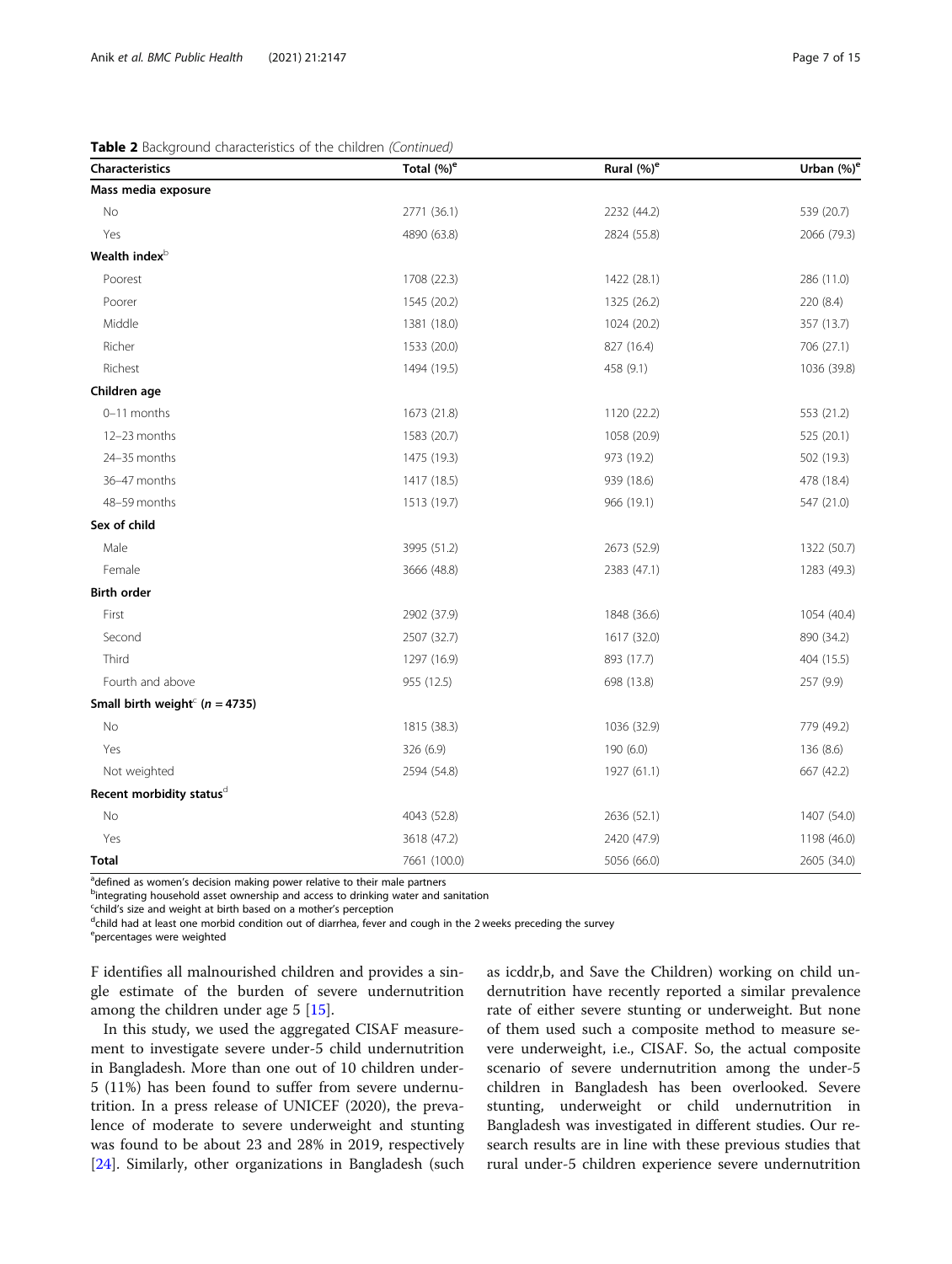<span id="page-7-0"></span>

|                 | Table 3 Proportion of severe under-5 child undernutrition in urban-rural context with respective to different socioeconomic |  |  |  |
|-----------------|-----------------------------------------------------------------------------------------------------------------------------|--|--|--|
| characteristics |                                                                                                                             |  |  |  |

| <b>Characteristics</b>                         | Rural  |                            | Urban          |                              |
|------------------------------------------------|--------|----------------------------|----------------|------------------------------|
|                                                | Number | Prevalence (95% CI)        | Number         | Prevalence (95% CI)          |
| Maternal age (years)                           |        |                            |                |                              |
| $15 - 19$                                      | 85     | 11.5 (9.2, 14.2)           | 36             | 13.2 (8.9, 19.1)             |
| $20 - 24$                                      | 201    | 10.5 (8.9, 12.3)           | 77             | 9.5(6.9, 12.9)               |
| $25 - 29$                                      | 176    | 12.3 (10.4, 14.5)          | 68             | $7.9$ (6.0, 10.4)            |
| $30 - 34$                                      | 103    | 12.4 (9.9, 15.5)           | 41             | 8.6 (5.8, 12.6)              |
| $34 - 39$                                      | 35     | 11.0(7.9, 15.1)            | 84             | 13.9 (8.8, 21.1)             |
| $\geq 40$                                      | 9      | 11.8 (6.1, 21.7)           | $\overline{7}$ | 9.8 (3.8, 23.1)              |
|                                                |        | $x^2$ = 3.58, $p$ = 0.669  |                | $x^2$ = 11.09, $p$ = 0.186   |
| Parents' education                             |        |                            |                |                              |
| Both parents uneducated                        | 42     | 21.5 (15.7, 28.8)          | 23             | 25.9 (17.2, 36.9)            |
| Only father uneducated                         | 113    | 16.9 (13.7, 20.5)          | 28             | 13.9 (9.0, 21.0)             |
| Only mother uneducated                         | 35     | 21.8 (15.5, 29.6)          | 11             | 12.0(6.1, 22.1)              |
| Both parents educated                          | 419    | 9.8 (11.3, 14.9)           | 194            | 8.4 (6.9, 10.2)              |
|                                                |        | $x^2$ = 64.76, $p < 0.001$ |                | $x^2$ = 37.89, $p < 0.001$   |
| Mother's income-earning status                 |        |                            |                |                              |
| Not working                                    | 321    | 10.7 (9.2, 12.3)           | 166            | 8.8 (7.1, 10.8)              |
| Currently working                              | 288    | 12.6 (11.1, 14.2)          | 90             | 11.4 (8.9, 14.6)             |
|                                                |        | $x^2$ = 4.40, $p = 0.080$  |                | $x^2$ = 4.52, $p = 0.060$    |
| Underweight mother                             |        |                            |                |                              |
| No                                             | 468    | 10.5 (9.4, 11.8)           | 201            | 8.9 (7.3, 10.7)              |
| Yes                                            | 141    | 17.1 (14.4, 20.2)          | 55             | 15.4 (11.1, 21.0)            |
|                                                |        | $x^2$ = 26.99, $p < 0.001$ |                | $x^2 = 12.99$ , $p = 0.001$  |
| Mothers received antenatal care                |        |                            |                |                              |
| No                                             | 49     | 17.8 (13.1, 23.8)          | 17             | 20.9 (11.8, 34.3)            |
| Yes                                            | 325    | 11.2 (9.9, 12.5)           | 147            | 9.9 (8.1, 12.0)              |
|                                                |        | $x^2$ = 10.35, $p = 0.003$ |                | $x^2$ = 10.12, $p$ = 0.012   |
| Mothers received postnatal care                |        |                            |                |                              |
| No                                             | 92     | 9.5 (7.6, 11.9)            | 40             | $5.9$ (4.0, 8.8)             |
| Yes                                            | 282    | 12.9 (11.4, 14.6)          | 123            | 13.1 (10.3, 16.5)            |
|                                                |        | $x^2$ = 7.30, $p = 0.015$  |                | $x^2$ = 19.57, $p = 0.001$   |
| Mother's attitudes toward wife-beating         |        |                            |                |                              |
| Not justified                                  | 458    | 10.9 (9.7, 12.2)           | 220            | 9.7 (8.0, 11.7)              |
| Justified                                      | 151    | 13.9 (11.5, 16.6)          | 36             | $9.1$ (5.8, 14.0)            |
|                                                |        | $x^2$ = 7.10, $p = 0.020$  |                | $x^2$ = 0.14, $p$ = 0.775    |
| Mothers' decision-making autonomy <sup>a</sup> |        |                            |                |                              |
| Not participated                               | 96     | 11.3 (9.2, 13.8)           | 36             | 11.0 (7.8, 15.3)             |
| Participated                                   | 513    | 11.5 (10.3, 12.9)          | 220            | 9.4 (7.7, 11.4)              |
|                                                |        | $x^2$ = 0.03, $p$ = 0.865  |                | $x^2$ = 0.78, $p$ = 0.390    |
| Religion                                       |        |                            |                |                              |
| Islam                                          | 557    | 11.5 (10.4, 12.8)          | 236            | 9.7 (8.0, 11.7)              |
| Others                                         | 52     | 11.0 (8.5, 14.2)           | 20             | 8.5 (4.6, 15.1)              |
|                                                |        | $x^2$ = 0.12, $p$ = 0.726  |                | $\chi^2$ = 0.28, $p$ = 0.676 |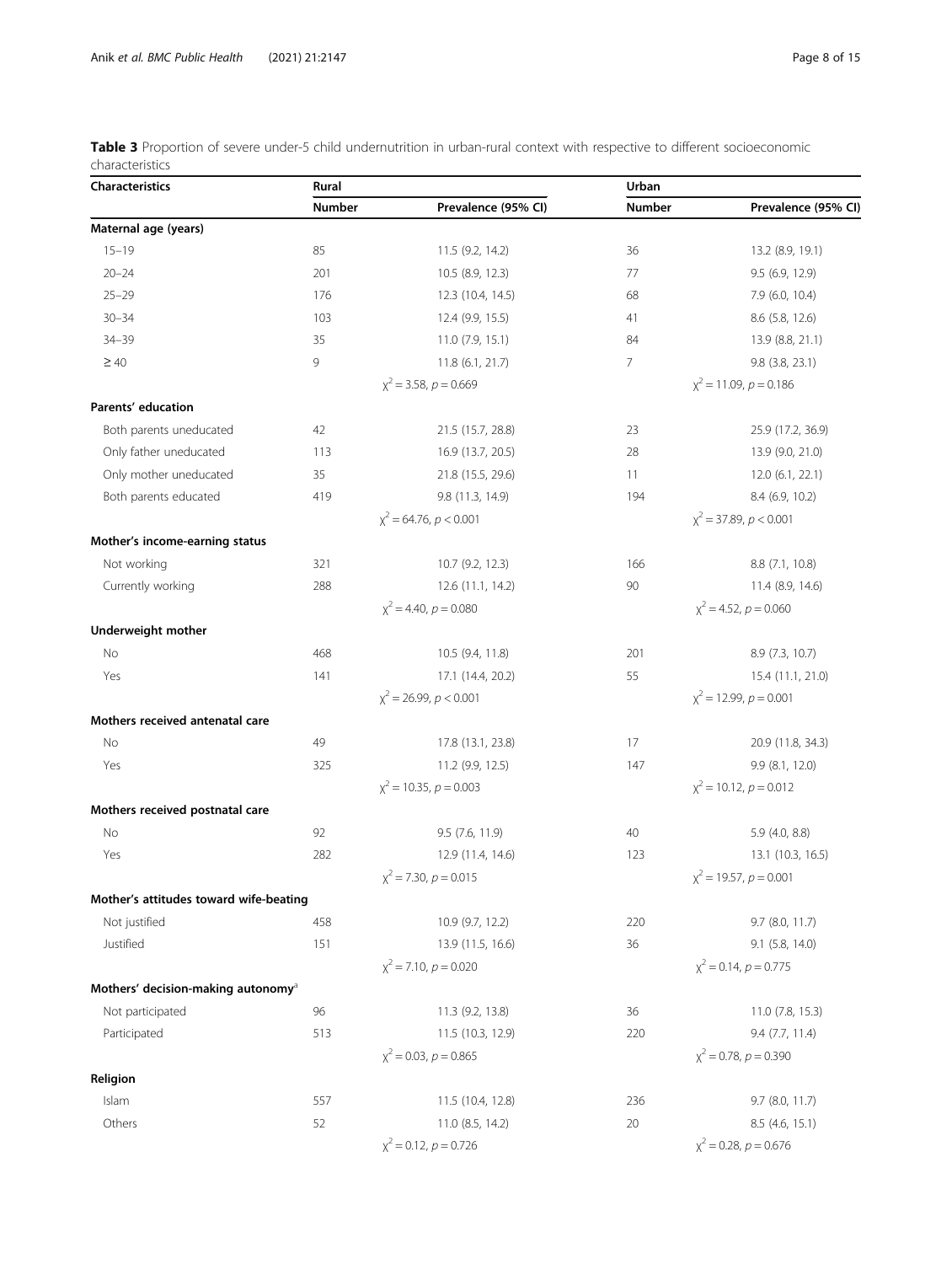| Table 3 Proportion of severe under-5 child undernutrition in urban-rural context with respective to different socioeconomic |  |  |  |
|-----------------------------------------------------------------------------------------------------------------------------|--|--|--|
| characteristics (Continued)                                                                                                 |  |  |  |

| <b>Characteristics</b>           | Rural  |                            | Urban  |                               |  |
|----------------------------------|--------|----------------------------|--------|-------------------------------|--|
|                                  | Number | Prevalence (95% CI)        | Number | Prevalence (95% CI)           |  |
| Source of drinking water         |        |                            |        |                               |  |
| Improved                         | 532    | 11.8 (10.6, 13.1)          | 229    | 9.6 (8.0, 11.6)               |  |
| Unimproved                       | 77     | 9.6(7.5, 12.1)             | 27     | 9.3 (15.0, 20.7)              |  |
|                                  |        | $x^2$ = 3.03, $p$ = 0.102  |        | $x^2$ = 0.03, $p$ = 0.862     |  |
| <b>Cooking fuel</b>              |        |                            |        |                               |  |
| Clean fuel                       | 82     | 8.6 (6.6, 11.1)            | 95     | 7.9 (6.2, 10.1)               |  |
| Solid fuel                       | 527    | 12.2 (10.9, 13.5)          | 161    | 12.1 (9.7, 15.1)              |  |
|                                  |        | $x^2$ = 9.98, $p$ = 0.011  |        | $x^2$ = 12.99, $p = 0.005$    |  |
| Type of toilet facility          |        |                            |        |                               |  |
| Improved                         | 272    | 10.2 (8.8, 11.7)           | 146    | 8.4 (6.8, 10.5)               |  |
| Unimproved                       | 337    | 13.0 (11.5, 14.6)          | 110    | 12.0 (8.9, 16.0)              |  |
|                                  |        | $x^2$ = 9.73, $p = 0.004$  |        | $x^2 = 8.35, p = 0.057$       |  |
| Mass media exposure <sup>b</sup> |        |                            |        |                               |  |
| No                               | 328    | 14.6 (12.7, 16.7)          | 82     | 15.4 (10.8, 21.4)             |  |
| Yes                              | 281    | 9.3(8.2, 10.7)             | 174    | 8.3 (7.0, 9.8)                |  |
|                                  |        | $x^2$ = 33.16, $p < 0.001$ |        | $x^2 = 23.01, p = 0.008$      |  |
| Wealth index <sup>c</sup>        |        |                            |        |                               |  |
| Poorest                          | 234    | 16.1 (14.0, 18.4)          | 50     | 18.7 (11.7, 28.7)             |  |
| Poorer                           | 178    | 12.8 (10.9, 15.1)          | 40     | 16.1 (11.6, 22.1)             |  |
| Middle                           | 98     | 9.2 (7.3, 11.6)            | 41     | 10.6 (7.2, 15.4)              |  |
| Richer                           | 75     | 8.9 (6.8, 11.6)            | 63     | 9.7(7.1, 13.1)                |  |
| Richest                          | 24     | $5.0$ $(3.1, 8.1)$         | 62     | $6.4$ (4.9, 8.3)              |  |
|                                  |        | $x^2$ = 60.34, $p < 0.001$ |        | $\chi^2$ = 44.82, $p = 0.001$ |  |
| Children age                     |        |                            |        |                               |  |
| 0-11 months                      | 95     | 8.1 (6.6, 10.0)            | 53     | 7.5 (5.0, 11.0)               |  |
| 12-23 months                     | 153    | 13.4 (11.3, 15.8)          | 56     | 10.4 (7.6, 14.1)              |  |
| 24-35 months                     | 155    | 15.2 (12.8, 17.9)          | 62     | 14.2 (10.8, 18.6)             |  |
| 36-47 months                     | 102    | 10.8 (8.6, 13.5)           | 41     | 8.2 (5.6, 12.0)               |  |
| 48-59 months                     | 104    | 10.1 (8.1, 12.6)           | 44     | 7.9 (5.5, 11.3)               |  |
|                                  |        | $x^2$ = 31.49, $p < 0.001$ |        | $x^2$ = 18.48, $p = 0.013$    |  |
| Sex of child                     |        |                            |        |                               |  |
| Male                             | 326    | 11.4 (10.1, 12.9)          | 137    | 10.5 (8.5, 12.8)              |  |
| Female                           | 283    | 11.6 (10.0, 13.4)          | 119    | $8.7$ (6.8, 11.1)             |  |
|                                  |        | $x^2$ = 0.03, $p$ = 0.871  |        | $x^2$ = 2.29, $p = 0.159$     |  |
| <b>Birth order</b>               |        |                            |        |                               |  |
| First                            | 197    | 10.1 (8.6, 11.8)           | 84     | 8.3 (6.4, 10.9)               |  |
| Second                           | 184    | 10.7 (9.1, 12.4)           | 83     | 8.7 (6.5, 11.7)               |  |
| Third                            | 114    | 12.3 (10.1, 14.8)          | 41     | $9.3$ (6.5, 13.0)             |  |
| Fourth and above                 | 114    | 16.2 (12.8, 20.3)          | 48     | 18.9 (14.1, 24.8)             |  |
|                                  |        | $x^2$ = 19.99, $p = 0.001$ |        | $x^2 = 27.42$ , $p = 0.002$   |  |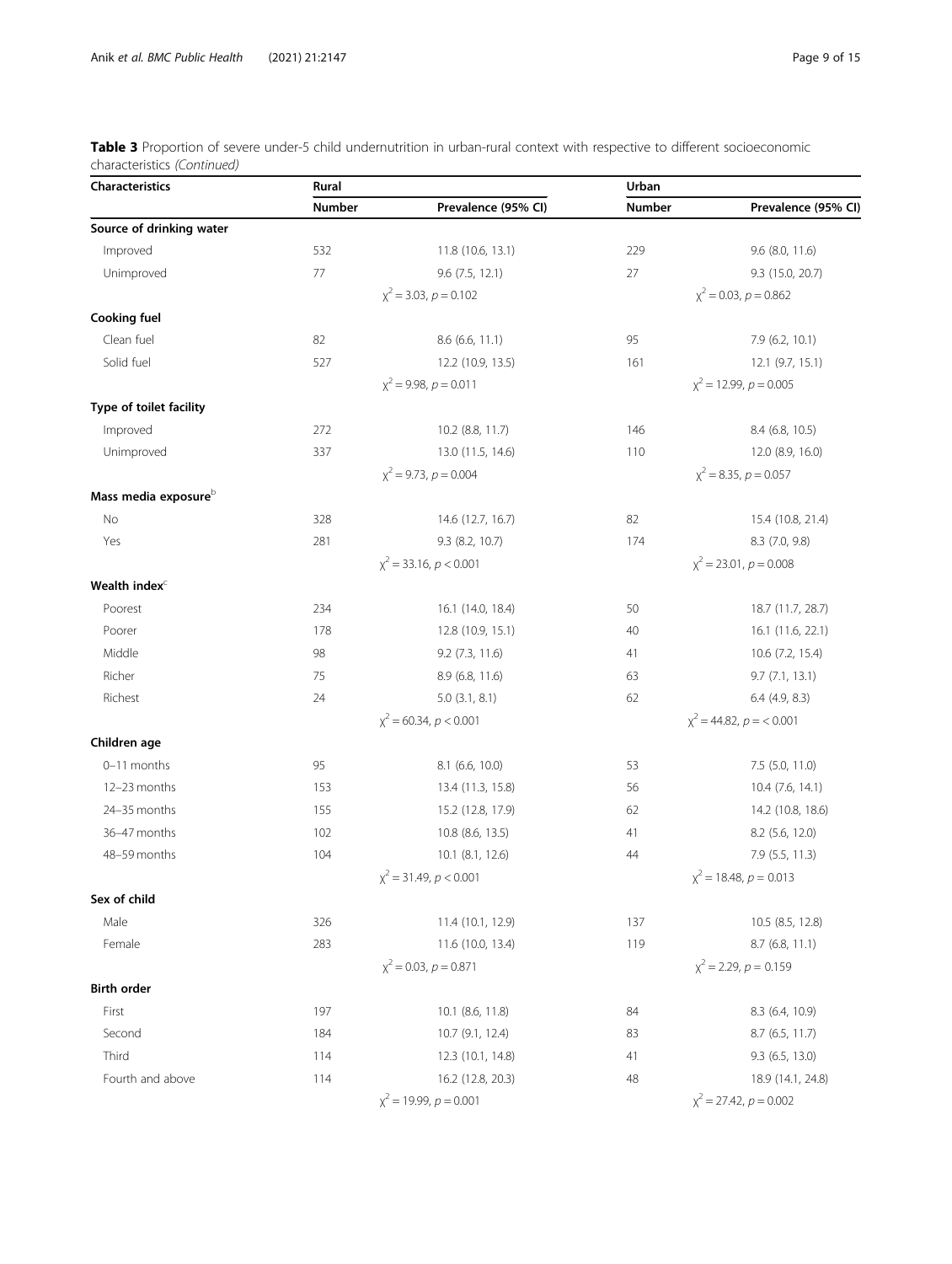| <b>Characteristics</b>               | Rural         |                           | Urban         |                            |  |
|--------------------------------------|---------------|---------------------------|---------------|----------------------------|--|
|                                      | <b>Number</b> | Prevalence (95% CI)       | <b>Number</b> | Prevalence (95% CI)        |  |
| Small birth weight <sup>d</sup>      |               |                           |               |                            |  |
| No                                   | 74            | $6.6$ $(5.2, 8.4)$        | 47            | $6.6$ (4.8, 9.0)           |  |
| Yes                                  | 32            | 18.3 (12.8, 25.3)         | 29            | 18.3 (11.8, 27.1)          |  |
|                                      |               | $x^2$ = 48.54, p < 0.001  |               | $x^2$ = 29.06, $p$ = 0.003 |  |
| Recent morbidity status <sup>e</sup> |               |                           |               |                            |  |
| No                                   | 112           | 11.2 (9.8, 12.7)          | 147           | 10.4 (8.4, 12.9)           |  |
| Yes                                  | 297           | 11.8 (10.4, 13.5)         | 109           | 8.7(6.7, 11.1)             |  |
|                                      |               | $x^2$ = 0.53, $p$ = 0.495 |               | $x^2$ = 2.32, $p = 0.206$  |  |
| <b>Total</b>                         | 609           | 11.5(10.4, 12.7)          | 256           | $9.6$ (8.0, 11.5)          |  |

<span id="page-9-0"></span>

| Table 3 Proportion of severe under-5 child undernutrition in urban-rural context with respective to different socioeconomic |  |  |  |  |
|-----------------------------------------------------------------------------------------------------------------------------|--|--|--|--|
| characteristics (Continued)                                                                                                 |  |  |  |  |

adefined as women's decision-making power relative to their male partners<br>Pexposure to either radio, television, newspapers, or magazines at least one

bexposure to either radio, television, newspapers, or magazines at least once a week

<sup>c</sup>integrating household asset ownership and access to drinking water and sanitation

<sup>d</sup>child's size and weight at birth based on a mother's perception<br>Echild had at least one morbid condition out of diarrhea, fever a

<sup>e</sup>child had at least one morbid condition out of diarrhea, fever and cough in the 2 weeks preceding the survey

p values are obtained from Chi-square estimation

than the urban ones [[25](#page-13-0)–[28](#page-13-0)]. But the composite index for measuring severe undernutrition, that is CISAF was not applied in those studies.

On the contrary, according to a few studies, severe under-5 undernutrition was more prevalent in the urban areas of Bangladesh [\[29](#page-13-0), [30\]](#page-13-0). It is noteworthy that these studies [[29](#page-13-0), [30\]](#page-13-0) used the data of the last two decades. There has been a significant change in the urban areas of Bangladesh for the last few years, such as universal access to primary education, improving the household socioeconomic status, adequate maternal healthcare utilization, improvement of transportation facilities, and awareness about nutrition, which ultimately improved the overall nutritional status in the urban areas [[27](#page-13-0)–[29](#page-13-0)]. Compared to this, rural areas did not get the touch of



such extensive development in Bangladesh. It might be one of the plausible explanations behind such a higher prevalence of severe under-5 undernutrition among the rural children of Bangladesh.

The prevalence of severe under-5 child undernutrition was more dominant among the children of uneducated parents. One in four children of the uneducated parents experienced severe undernutrition regardless of being born in rural or urban areas. Further, low birth weight children had a greater odd of being severely malnourished irrespective of the rural or urban context. For example, in our study, children with low birth weight were more likely to experience severe undernutrition (3.99 times the odds) living in the urban areas than rural children with low birth weight (2.84 times the odds). Also, one-fifth of the under-5 children born in rural and urban areas with a small birth weight experienced severe undernutrition. These findings were matched with the previous studies of Pakistan, Nepal, Malawi, Mexico, and Iran, which reported that children born with small birth weight were more likely to experience different types of undernutrition [\[19,](#page-13-0) [31](#page-13-0)–[34](#page-13-0)]. Generally, children born with a low birth weight gain inadequate amounts of height and weight [[35\]](#page-14-0). Thus, they may remain shorter and lighter, and might suffer from severe undernutrition without adequate nutritional support. Additionally, children with small birth weights are often born to households with low socioeconomic status and mothers with poor health conditions [[36](#page-14-0)]. Due to the irregular distribution of food for children in poverty-stricken households, and the knowledge gap of parents/caregivers for adequate micronutrient supplementation, children can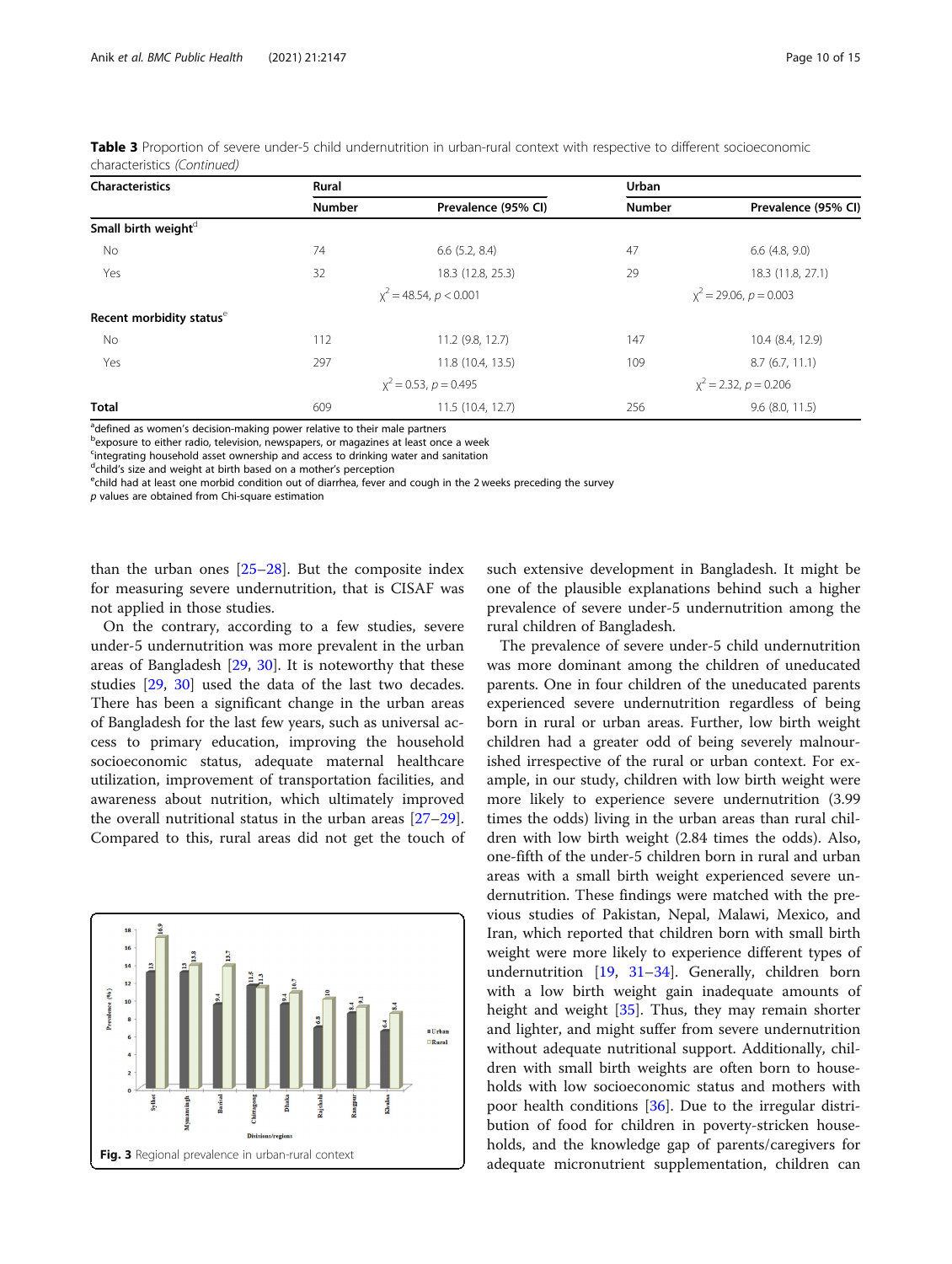<span id="page-10-0"></span>

|  |  |  |  | Table 4 Association between socioeconomic characteristics and under-5 severe child undernutrition in rural-urban context |  |  |  |  |  |
|--|--|--|--|--------------------------------------------------------------------------------------------------------------------------|--|--|--|--|--|
|--|--|--|--|--------------------------------------------------------------------------------------------------------------------------|--|--|--|--|--|

| Socioeconomic                                                   | Rural                        |          | Urban                        |          |  |  |
|-----------------------------------------------------------------|------------------------------|----------|------------------------------|----------|--|--|
| characteristics                                                 | Adjusted Odds Ratio (95% CI) | P values | Adjusted Odds Ratio (95% CI) | P values |  |  |
| Parents' education <sup>a</sup>                                 |                              |          |                              |          |  |  |
| Both parents uneducated                                         | 1.92 (1.35-2.73)             | < 0.001  | 2.34 (1.27-4.32)             | 0.006    |  |  |
| Only father uneducated                                          | 1.54 (1.23-1.94)             | < 0.001  | 1.42 (0.86-2.36)             | 0.170    |  |  |
| Only mother uneducated                                          | 2.15 (1.46-3.18)             | < 0.001  | $1.08(0.51 - 2.29)$          | 0.843    |  |  |
| Both parents educated (RC)                                      | 1.00                         |          | 1.00                         |          |  |  |
| <b>Underweight mother</b> $(< 18.5 \text{ kg/m2})$ <sup>a</sup> |                              |          |                              |          |  |  |
| No (RC)                                                         | 1.00                         |          | 1.00                         |          |  |  |
| Yes                                                             | $1.50(1.21 - 1.84)$          | < 0.001  | $1.58(1.04 - 2.40)$          | 0.033    |  |  |
| Mothers received antenatal care b                               |                              |          |                              |          |  |  |
| No                                                              | $1.28(1.00-1.64)$            | 0.050    |                              |          |  |  |
| Yes (RC)                                                        | 1.00                         |          |                              |          |  |  |
| Mothers received postnatal care b                               |                              |          |                              |          |  |  |
| No                                                              |                              |          | 2.13 (1.32-3.44)             | 0.002    |  |  |
| Yes (RC)                                                        |                              |          | 1.00                         |          |  |  |
| Mother's attitudes toward wife-beating <sup>a</sup>             |                              |          |                              |          |  |  |
| Not justified                                                   | 1.00                         |          |                              |          |  |  |
| Justified                                                       | $1.25(1.02 - 1.52)$          | 0.028    |                              |          |  |  |
| Mass media exposure a,c                                         |                              |          |                              |          |  |  |
| No                                                              | $1.25(1.04 - 1.51)$          | 0.018    |                              |          |  |  |
| Yes (RC)                                                        | 1.00                         |          |                              |          |  |  |
| Wealth index <sup>a,d</sup>                                     |                              |          |                              |          |  |  |
| Poorest                                                         | 2.44 (1.57-3.78)             | < 0.001  | 2.40 (1.47-3.93)             | < 0.001  |  |  |
| Poorer                                                          | 2.20 (1.43-3.38)             | < 0.001  | $2.35(1.34 - 4.11)$          | 0.003    |  |  |
| Middle                                                          | $1.68(1.09 - 2.61)$          | 0.020    | 1.49 (0.90-2.46)             | 0.122    |  |  |
| Richer                                                          | 1.80 (1.15-2.82)             | 0.011    | $1.36(0.91 - 2.02)$          | 0.132    |  |  |
| Richest (RC)                                                    | 1.00                         |          | 1.00                         |          |  |  |
| Children age <sup>a</sup>                                       |                              |          |                              |          |  |  |
| 0-11 months (RC)                                                | 1.00                         |          | 1.00                         |          |  |  |
| 12-23 months                                                    | 1.78 (1.36-2.33)             | < 0.001  | 1.46 (0.89–2.39)             | 0.131    |  |  |
| 24-35 months                                                    | $2.10(1.61 - 2.74)$          | < 0.001  | 2.19 (1.37-3.51)             | 0.001    |  |  |
| 36-47 months                                                    | $1.37(1.03 - 1.83)$          | 0.030    | $1.16(0.69 - 1.96)$          | 0.577    |  |  |
| 48-59 months                                                    | $1.21(0.90 - 1.61)$          | 0.202    | $1.08(0.64 - 1.83)$          | 0.765    |  |  |
| Birth order <sup>a</sup>                                        |                              |          |                              |          |  |  |
| First (RC)                                                      |                              |          | 1.00                         |          |  |  |
| Second                                                          |                              |          | $1.07(0.74 - 1.54)$          | 0.728    |  |  |
| Third                                                           |                              |          | $1.05(0.65 - 1.69)$          | 0.833    |  |  |
| Fourth and above                                                |                              |          | 1.75 (1.07-2.86)             | 0.027    |  |  |
| Small birth weight b,e                                          |                              |          |                              |          |  |  |
| No (RC)                                                         | 1.00                         |          | 1.00                         |          |  |  |
| Yes                                                             | 2.84 (1.88-4.30)             | < 0.001  | 3.99 (2.12-7.52)             | < 0.001  |  |  |

RC, reference category

a model adjusted with all variables found significant in the bivariate analysis except mothers received antenatal care, mothers received postnatal care, and

small birth weight<br><sup>b</sup> model adjusted with all variables found significant in the bivariate analysis including mothers received mothers received postnatal care and small birth weight

<sup>c</sup> exposure to either radio, television, newspapers, or magazines at least once a week

d integrating household asset ownership and access to drinking water and sanitation e child's weight at birth based on measuring and mother's perception

Results are derived using stepwise backward selection of regression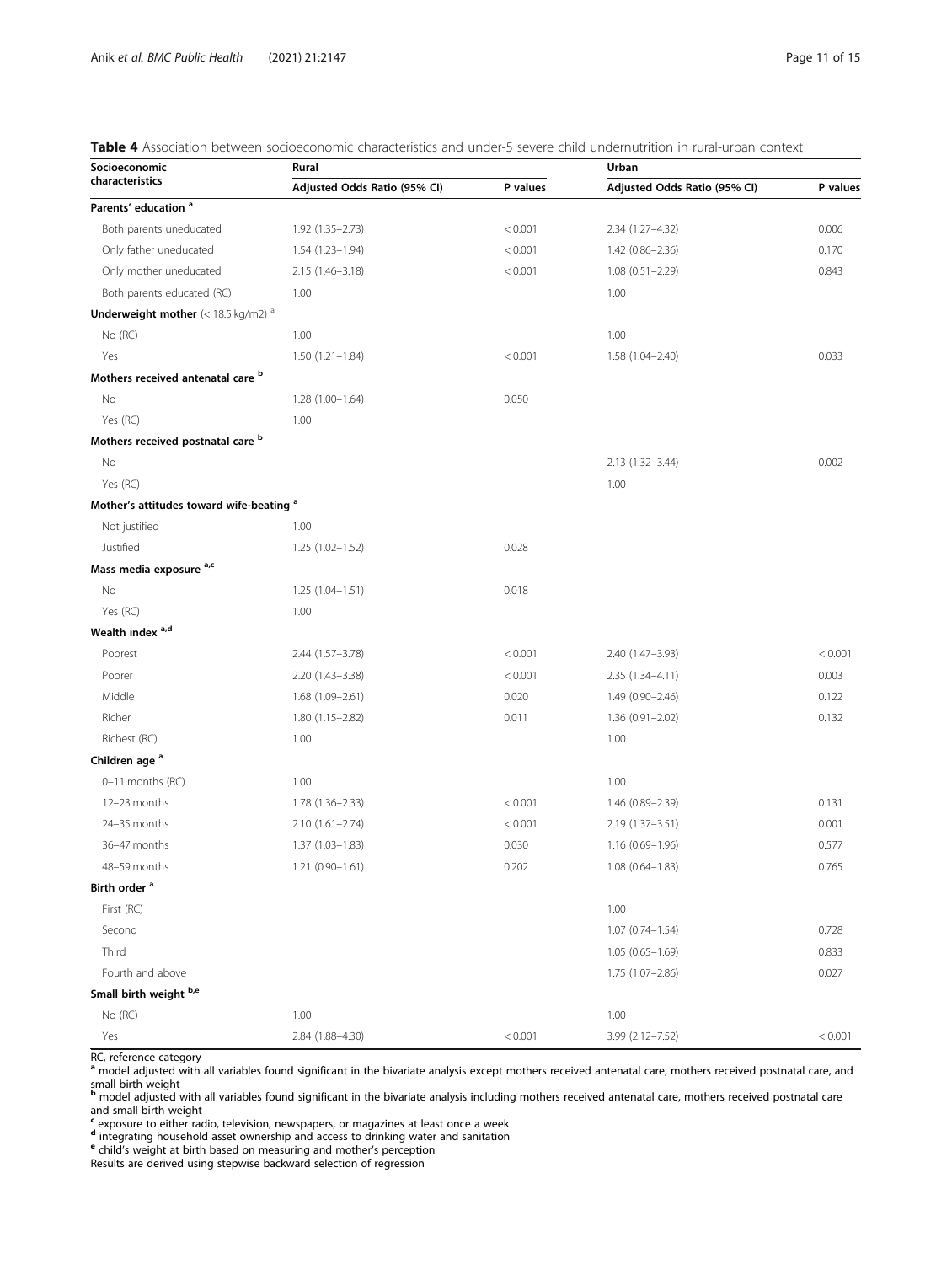be deprived of nutritious food intake and eventually suffer from acute undernutrition  $[12, 14]$  $[12, 14]$  $[12, 14]$  $[12, 14]$ . Again, parental illiteracy is frequently connected with low birth weight and other variables, such as inadequate maternal healthcare access and child caregiving. All these interlinked factors are substantially responsible for the poor nutritional outcomes of mothers and the low birth weight among the children [[37,](#page-14-0) [38\]](#page-14-0).

Poor household status has been found as one of the strongly associated factors for severe undernutrition among under-5 children in several studies [[5,](#page-13-0) [39](#page-14-0), [40](#page-14-0)], which is matched with our findings. Nearly one-fifth of the children who lived in the least wealthy households experienced severe under-5 undernutrition, regardless of the urban-rural context of this study. The odds of severe under-5 undernutrition were 2.44 times higher for children living in rural areas and 2.40 folds higher for urban children from the poorest wealth index. Poor parents often cannot afford a minimum diet and proper postnatal care for their children [[41](#page-14-0)]. Other plausible explanations, such as increased clustering of urban poor in slums with limited access to public health and nutrition services and amenities, high population density, poor quality drinking water, inadequate sanitation facilities, are also blameworthy for the higher prevalence of severeundernutrition among the under-5 children of the poor households [[42\]](#page-14-0).

In this study, uneducated parents were one of the strongly associated factors of severe child undernutrition, especially in rural areas. Educated parents were found to be significantly associated with better nutritional conditions during pregnancy and after birth and had been an indirect predictor of better child health throughout life [[43,](#page-14-0) [44\]](#page-14-0). According to the studies from Bangladesh [[43\]](#page-14-0) and Pakistan [[44\]](#page-14-0), the likelihood of child undernutrition increased when their parents were uneducated, which is consistent with our study findings in rural areas. Again, maternal education could be an important determinant of child survival in rural areas since the child mortality and morbidity rates are usually high [[45\]](#page-14-0). Like our study finding, maternal lower educational status in rural areas increases the odds of severe child undernutrition. Hence, a greater focus on parental education facilities is required irrespective of geographical regions to accelerate the nationwide improvements in child nutrition status.

Children's birth order ≥4 were 1.75 times more likely to experience severely malnourished living in urban areas. Studies from Bangladesh and India showed that children in higher birth order were more likely to be severely malnourished in Bangladesh's urban areas [[25](#page-13-0)] but in rural areas of India [[46](#page-14-0)]. Previous studies from Bangladesh [\[5](#page-13-0)], Congo [[47\]](#page-14-0), and Ethiopia [[48\]](#page-14-0) also reported that children with higher birth order were more likely to experience undernutrition regardless of urbanrural context. When the number of children increases, household members get competitive for foods, and the equality of providing necessary foods could not be maintained for all children [\[49](#page-14-0)]. The risk of severe undernutrition is usually high in older children (i.e., age 4 to 5 years) in Nepal, Pakistan, Ethiopia, and Congo [\[17](#page-13-0), [48](#page-14-0), [50,](#page-14-0) [51](#page-14-0)].

In comparison, severe undernutrition is high in younger (age 1 to 2 years) children in India [[52](#page-14-0)], indicating this problem's complex nature. We found that toddlers (age 2 to 3 years) living in rural areas had higher odds of severe under-5 undernutrition than toddlers living in urban areas. A similar level of provision of health and nutritional care available for urban children might be the reason for the insignificant association between children's age and severe undernutrition. At 6–36 months, inappropriate feeding behaviors and other factors (e.g., infection and food shortage) may be responsible for onethird of undernutrition cases, depending on population, place, time, and season [[53\]](#page-14-0). In addition, lack of attention in rural areas (urban-rural disparities) in receiving complementary feeding, access to health services, preventive and curative interventions influence nutrition outcomes [\[54](#page-14-0)].

Severeundernutrition is a multifaceted, complex phenomenon, involving many immediate causes (e.g., poor diet habits, diarrhea, ages of breastfeeding children) and underlying causes (e.g., income inequality, food insecurity, access to safe water, environmental hygiene) [[55](#page-14-0), [56\]](#page-14-0). The risk difference between most affluent and poorest was higher among children in rural areas than in urban areas, indicating a greater rich-poor gap. Such socioeconomic inequality can be reduced by increasing income-generating activities driven by public and private entities and introducing different microfinance programs. These endeavors need to be aimed at deprived and vulnerable individuals and ensure their participation with a standard wage structure under the national nutritional security system. In Ethiopia, improved per capita household income increased available funds for food expenditure and basic health care needs and developed children's nutritional status [\[57](#page-14-0)]. Moreover, universal education and standard health care should be available and accessible to all women, especially in rural and remote areas. Improving access to community-based education and standard health care to mother include conferring many benefits from improved caregiver practices; enhancing health and environmental knowledge; increasing educated and skilled workforce; living in better neighborhoods, reducing gender-based violence, child marriage, and early childbearing; and reducing maternal death rates in terms of improved maternal and child nutritional status [[58\]](#page-14-0).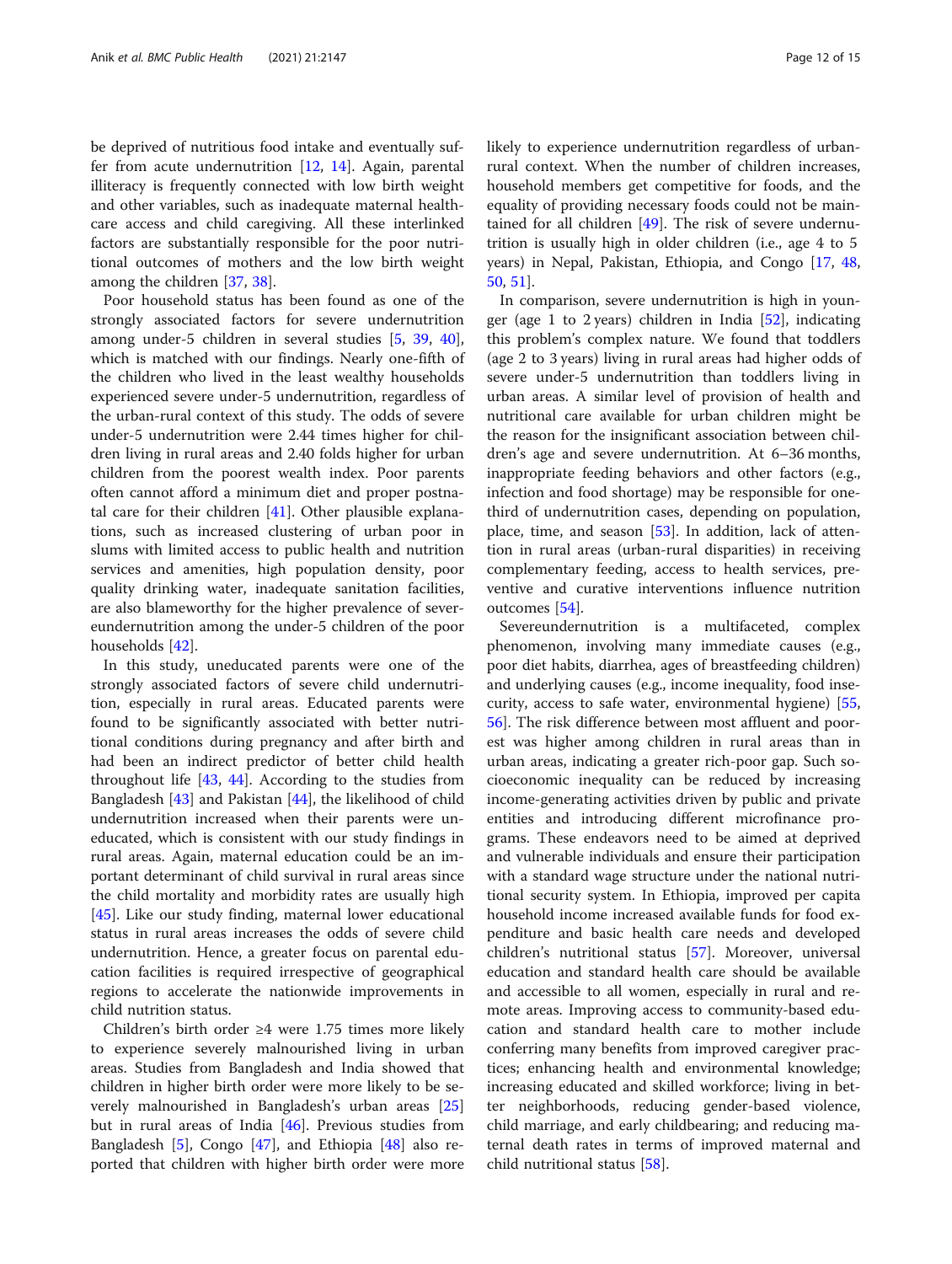# Limitations

The BDHS 2017–18 data used for this study was one of Bangladesh's largest nationally representative samples. The stability of the data set allows changes over time to be monitored with some confidence. However, there were some limitations too for this study. First, we could not use the infant and young children feeding data to the models because the data available in the BDHS were only for the children aged 6 to 23 months. But our study considered children under age 5. So, there would be too many missing variables, and this study would be limited only to children under age 2. Further, data on potential confounders like diet, food insecurity, and parents smoking behavior were unavailable. Secondly, the crosssectional data was insufficient to establish a causal relationship, consequently limiting the findings' applicability. Thirdly, the BDHS data were collected retrospectively and self-reported, thus subject to underreporting, information bias, and recall bias. However, data were collected using validated tools and standard procedures. Using seven nutritional status measurements, CISAF provided a credible estimate of the overall proportion of severe under-5 child undernutrition and the complex interplay between individual, community, public policy, and environment level associated factors.

# Conclusion

The overall prevalence of severe under-5 child undernutrition was greater than conventional indicators. One in ten children living in both rural and urban areas experience severe undernutrition. Rural under-5 children were experiencing more severe undernutrition than the urban ones. Children of uneducated parents, underweight mothers, living in the poorest households, and with small birth weight experienced severe undernutrition regardless of urban-rural setting. Rural areas were identified as a greater rich-poor gap. The findings of this study imply that more research should be conducted from different aspects using such composite index (like-CISAF) to depict the comprehensive scenario of severe undernutrition among the under-5 children in Bangladesh. From a policy-making perspective, only the educational attainment and access to health and nutritional care may not be enough to reduce the burden of severe under-5 child undernutrition in rural settings due to the complex interplay between the socioeconomic and cultural factors. Bangladesh needs to focus on household wealth generation by introducing intervening microfinance programs, improving maternal health through proper maternal healthcare utilization, and different intervention programs on vulnerable groups, including the children from the poorest socioeconomic strata or children in the urban areas. Additionally, strengthening the role of parents through awareness

programs and yard meetings to improve their knowledge in different aspects like- family planning, reduction of fertility, child nutrition, and maternal care. Furthermore, to achieve the SDGs by 2030, a targeted multi-sectoral healthcare program is required to reduce the prevalence of short-statured children at an early age, to advance knowledge on complementary foods for young children, and to reinforce family planning programs aimed at increasing the age at birth and decreasing higher-order births.

#### Abbreviations

AOR: Adjusted Odds Ratio; BDHS: Bangladesh Demographic Health Survey; CI: Confidence Interval; CIAF: Composite Index of Anthropometric Failure; CISAF: Composite Index of Severe Anthropometric Failure; EA: Enumeration Area; LPG: Liquid Petroleum Gas; PSU: Primary Sampling Unit; SDG: Sustainable Development Goal; WHO: World Health Organization

#### Supplementary Information

The online version contains supplementary material available at [https://doi.](https://doi.org/10.1186/s12889-021-12038-3) [org/10.1186/s12889-021-12038-3.](https://doi.org/10.1186/s12889-021-12038-3)

#### Additional file 1.

#### Acknowledgments

Not Applicable.

#### Authors' contributions

MRKC conceptualized the basic idea for the study, performed the statistical analysis together with AIA. MRKC and AIA prepared data for analysis. AIA, MRKC, MK prepared the first draft of the manuscript. HTAK, MNIM, and NKPP critically revised the manuscript for intellectual content. All authors have reviewed and approved the final manuscript.

#### Funding

This research received no specific grant from any institutions. Open Access funding provided by Karolinska Institute.

#### Availability of data and materials

The data underlying the results presented in the study are publicly accessible and available from the DHS website ([https://dhsprogram.com/](https://dhsprogram.com/data/available-datasets.cfm) [data/available-datasets.cfm](https://dhsprogram.com/data/available-datasets.cfm)). The name of the dataset is Bangladesh Demographic and Health Survey (BDHS).

#### Declarations

#### Ethics approval and consent to participate

No ethical approval was needed for this study since it was based on secondary analysis of the data obtained from Bangladesh Demographic and Health Survey (BDHSs) between 2007 and 2018. The BDHSs were reviewed and approved by the ICF Macro Institutional Review Board (USA), which complies with all the requirements of 45 CFR 46 "Protection of Human Subjects". The Bangladesh DHS was also reviewed and approved by the National Research Ethics Committee of the Bangladesh Medical Research Council (Dhaka, Bangladesh). The survey ensured international ethical standards of confidentiality, anonymity, and informed consent. However, a request to access datasets from the measure DHS website is made and the websites have allowed the same before analyses are made. All methods were carried out in accordance with relevant guidelines and regulations.

#### Consent for publication

Not applicable.

#### Competing interests

The authors declare that they have no competing interests.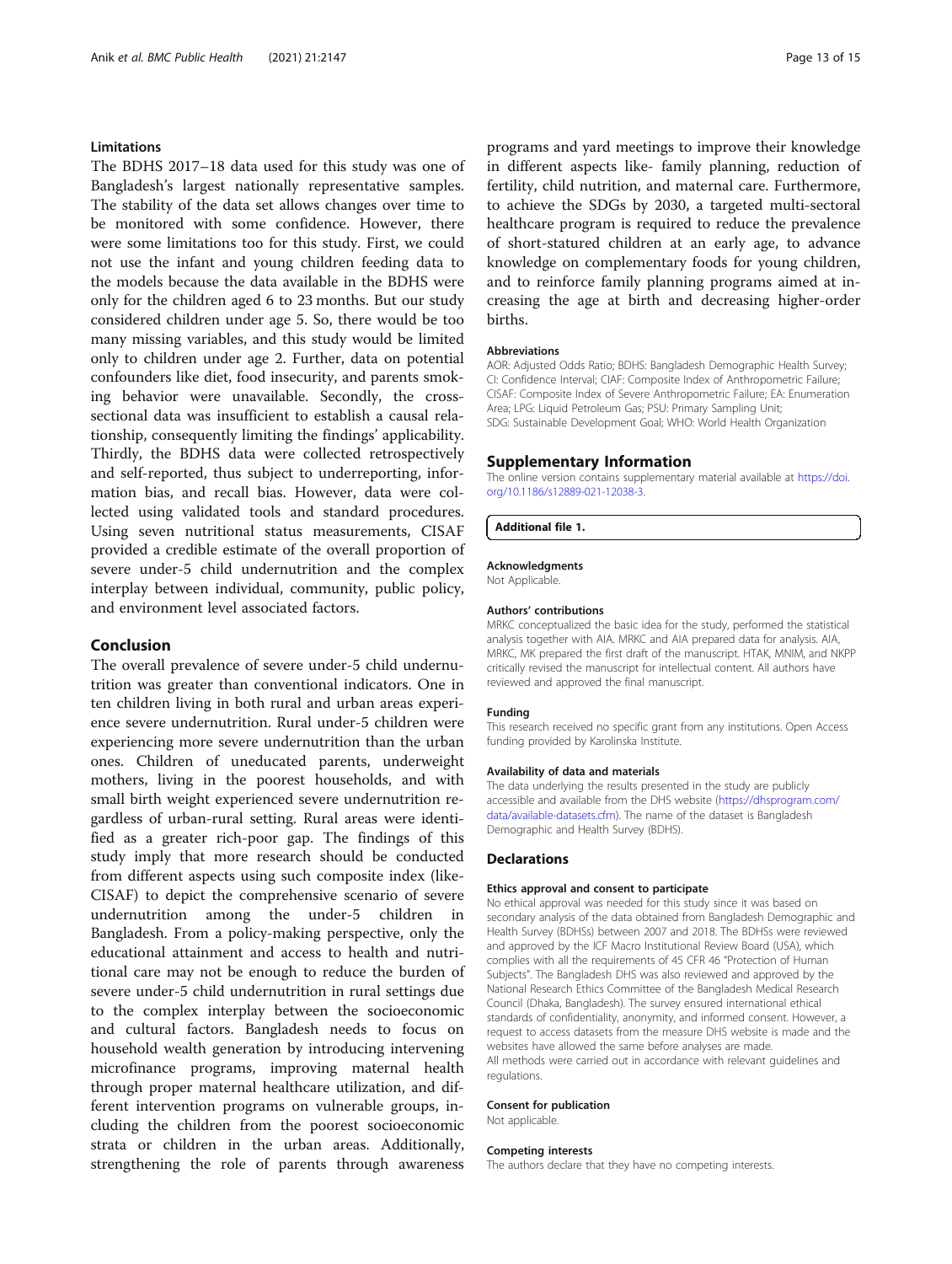#### <span id="page-13-0"></span>Author details

<sup>1</sup>Department of Public Health and Informatics, Bangabandhu Sheikh Mujib Medical University (BSMMU), Shahbag, Dhaka, Bangladesh. <sup>2</sup>Department of Research and Evaluation, SAJIDA Foundation, Gulshan-1, Dhaka, Bangladesh. <sup>3</sup>Department of Public Health, First Capital University of Bangladesh, Chuadanga, Bangladesh. <sup>4</sup>College of Nursing, Midwifery and Healthcare, University of West London, London, UK.<sup>5</sup> Department of Population Science and Human Resource Development, University of Rajshahi, Rajshahi, Bangladesh. <sup>6</sup>Nuffield Department of Orthopaedics, Rheumatology, and Musculoskeletal Sciences, University of Oxford, Oxford, UK. <sup>7</sup>Unit of Physiotherapy, Department of Health, Medicine and Caring Sciences (HMV), Linköping University, Linköping, Sweden. <sup>8</sup>Unit of Occupational Medicine, Institute of Environmental Medicine | Karolinska Institutet, Solnavägen 4, Torsplan floor 10, 113 65 Stockholm, Sweden.

#### Received: 7 April 2021 Accepted: 15 October 2021 Published online: 23 November 2021

#### References

- 1. Pelletier DL, Frongillo EA. Changes in child survival are strongly associated with changes in malnutrition in developing countries. J Nutr. 2003;133(1): 107–19. [https://doi.org/10.1093/jn/133.1.107.](https://doi.org/10.1093/jn/133.1.107)
- 2. Black RE, Allen LH, Bhutta ZA, Caulfield LE, De Onis M, Ezzati M, et al. Maternal and child undernutrition: global and regional exposures and health consequences. Lancet. 2008;371(9608):243–60. [https://doi.org/10.101](https://doi.org/10.1016/S0140-6736(07)61690-0) [6/S0140-6736\(07\)61690-0](https://doi.org/10.1016/S0140-6736(07)61690-0).
- 3. UNICEF, WHO, World bank group. Malnutrition rates remain alarming: stunting is declining too slowly while overweight continues to rise 2016. [https://data.unicef.org/wp-content/uploads/2016/09/UNICEF-Joint-Ma](https://data.unicef.org/wp-content/uploads/2016/09/UNICEF-Joint-Malnutrition-brochure.pdf) [lnutrition-brochure.pdf](https://data.unicef.org/wp-content/uploads/2016/09/UNICEF-Joint-Malnutrition-brochure.pdf). .
- 4. Akhtar S. Malnutrition in South Asia—a critical reappraisal. Crit Rev Food Sci Nutr. 2016;56(14):2320–30. <https://doi.org/10.1080/10408398.2013.832143>.
- 5. Chowdhury MRK, Khan HTA, Mondal MNI, Kabir R. Sociodemographic risk factors for severe malnutrition in children aged under five among various birth cohorts in Bangladesh. J Biosoc Sci. 2021;53(4):590–605. [https://doi.](https://doi.org/10.1017/S0021932020000425) [org/10.1017/S0021932020000425.](https://doi.org/10.1017/S0021932020000425)
- 6. Black RE, Victora CG, Walker SP, Bhutta ZA, Christian P, de Onis M, et al. Maternal and child undernutrition and overweight in low-income and middle-income countries. Lancet. 2013;382(9890):427–51. [https://doi.org/1](https://doi.org/10.1016/S0140-6736(13)60937-X) [0.1016/S0140-6736\(13\)60937-X.](https://doi.org/10.1016/S0140-6736(13)60937-X)
- 7. Khan REA, Raza MA. Nutritional status of children in Bangladesh: measuring composite index of anthropometric failure (CIAF) and its determinants; 2014.
- 8. National Institute of Population Research and Training NIPORT, Ministry of Health and Family Welfare, ICF. Bangladesh Demographic and Health Survey 2017–18. Dhaka, Bangladesh: NIPORT/ICF; 2020. [https://www.](https://www.dhsprogram.com/pubs/pdf/FR344/FR344.pdf) [dhsprogram.com/pubs/pdf/FR344/FR344.pdf.](https://www.dhsprogram.com/pubs/pdf/FR344/FR344.pdf)
- United Nations. The Sustainable Development Goals 2016. eSocialSciences; 2016. [https://sustainabledevelopment.un.org/content/documents/2125203](https://sustainabledevelopment.un.org/content/documents/21252030%20Agenda%20for%20Sustainable%20Development%20web.pdf) [0%20Agenda%20for%20Sustainable%20Development%20web.pdf](https://sustainabledevelopment.un.org/content/documents/21252030%20Agenda%20for%20Sustainable%20Development%20web.pdf).
- 10. World Health Organization. A conceptual framework for action on the social determinants of health. Debates, Policy & Practice, Case Studies. Geneva, Switzerland: World Health Organization; 2010.
- 11. Islam MR, Rahman MS, Rahman MM, Nomura S, de Silva A, Lanerolle P, et al. Reducing childhood malnutrition in Bangladesh: the importance of addressing socioeconomic inequalities. Public Health Nutr. 2020;23(1):72–82. <https://doi.org/10.1017/S136898001900140X>.
- 12. Madhusudhan K, Rajeev PK, Shireesha A, Ushashree GV. Study of risk factors of severe acute malnutrition (SAM) in children 6 months to 5 years of age and evaluation of effect of micronutrient supplementation (WHO protocol) on serum zinc and magnesium levels: a case control study. Int. J. Contemp. Pediatr. 2017;4:1198–205.
- 13. Kamal S. Socio-economic determinants of severe and moderate stunting among under-five children of rural Bangladesh. Malays J Nutr. 2011;17:105–18.
- 14. Nandy S, Irving M, Gordon D, Subramanian S, Smith GD. Poverty, child undernutrition and morbidity: new evidence from India. Bull World Health Organ 2005;83:210–216, 3, DOI: /S0042-96862005000300014.
- 15. Vollmer S, Harttgen K, Kupka R, Subramanian S. Levels and trends of childhood undernutrition by wealth and education according to a composite index of anthropometric failure: evidence from 146 demographic and health surveys from 39 countries. BMJ Glob Health. 2017;2(2):e000206. [https://doi.org/10.1136/bmjgh-2016-000206.](https://doi.org/10.1136/bmjgh-2016-000206)
- 16. Chowdhury MRK, Khan HTA, Mondal MNI. Differences in the sociodemographic determinants of undernutrition in children aged <5 years in urban and rural areas of Bangladesh measured by the composite index of anthropometric failure. Public Health. 2021;198:37–43. [https://doi.](https://doi.org/10.1016/j.puhe.2021.06.027) [org/10.1016/j.puhe.2021.06.027.](https://doi.org/10.1016/j.puhe.2021.06.027)
- 17. Anik AI, Rahman MM, Rahman MM, Tareque MI, Khan MN, Alam MM. Double burden of malnutrition at household level: a comparative study among Bangladesh, Nepal, Pakistan, and Myanmar. PLoS One. 2019;14(8): e0221274. <https://doi.org/10.1371/journal.pone.0221274>.
- 18. World Health Organization. WHO child growth standards: length/height-forage, weight-for-age, weight-for-length, weight-for-height and body mass index-for-age: methods and development. World Health Organization; 2006.
- 19. Tiwari R, Ausman LM, Agho KE. Determinants of stunting and severe stunting among under-fives: evidence from the 2011 Nepal demographic and health survey. BMC Pediatr. 2014;14(1):1–15. [https://doi.org/10.1186/14](https://doi.org/10.1186/1471-2431-14-239) [71-2431-14-239.](https://doi.org/10.1186/1471-2431-14-239)
- 20. Akombi BJ, Agho KE, Hall JJ, Merom D, Astell-Burt T, Renzaho AM. Stunting and severe stunting among children under-5 years in Nigeria: a multilevel analysis. BMC Pediatr. 2017;17(1):1–16. [https://doi.org/10.1186/s12887-016-](https://doi.org/10.1186/s12887-016-0770-z) [0770-z](https://doi.org/10.1186/s12887-016-0770-z).
- 21. Sreeramareddy CT, Shidhaye RR, Sathiakumar N. Association between biomass fuel use and maternal report of child size at birth-an analysis of 2005-06 India demographic health survey data. BMC Public Health. 2011; 11(1):1–10. [https://doi.org/10.1186/1471-2458-11-403.](https://doi.org/10.1186/1471-2458-11-403)
- 22. Haque SR, Tisha S, Huq N. Poor birth size a badge of low birth weight accompanying less antenatal care in Bangladesh with substantial divisional variation: evidence from BDHS-2011. Birth. 2015;1:33–8.
- 23. Khara T, Dolan C. Technical Briefing Paper: Associations Between Wasting and Stunting, Policy, Programming and Research Implications. The relationship between wasting and stunting: policy, programming and research implications. 2014.
- 24. UNICEF, Bangladesh Bureau of Statistics. Bangladesh sees sharp decline in child malnutrition, while violent disciplining of children rises, new survey reveals. Bangladesh; 2020. [https://www.unicef.org/bangladesh/en/press](https://www.unicef.org/bangladesh/en/press-releases/bangladesh-sees-sharp-decline-child-malnutrition-while-violent-disciplining-children)[releases/bangladesh-sees-sharp-decline-child-malnutrition-while-violent](https://www.unicef.org/bangladesh/en/press-releases/bangladesh-sees-sharp-decline-child-malnutrition-while-violent-disciplining-children)[disciplining-children](https://www.unicef.org/bangladesh/en/press-releases/bangladesh-sees-sharp-decline-child-malnutrition-while-violent-disciplining-children). Accessed 15 Sep 2021.
- 25. Akram R, Sultana M, Ali N, Sheikh N, Sarker AR. Prevalence and determinants of stunting among preschool children and its urban–rural disparities in Bangladesh. Food Nutr Bull. 2018;39(4):521–35. [https://doi.org/10.1177/03](https://doi.org/10.1177/0379572118794770) [79572118794770](https://doi.org/10.1177/0379572118794770).
- 26. Hasan M, Hoque M, Hossain M, Mollah A, Islam M, Ahsan M, et al. Nutritional status among primary school children of Mymensingh. MMJ. 2013;22(2):267–74.
- 27. Rahman A, Rahman MS, Rural-urban differentials of childhood malnutrition in Bangladesh. Int. J. Child Health Nutr. 2019;8(1):35–42. [https://doi.org/10.](https://doi.org/10.6000/1929-4247.2019.08.01.5) [6000/1929-4247.2019.08.01.5.](https://doi.org/10.6000/1929-4247.2019.08.01.5)
- 28. Rahman MS, Rahman MA, Maniruzzaman M, Howlader MH. Prevalence of undernutrition in Bangladeshi children. J Biosoc Sci. 2020;52(4):596–609. [https://doi.org/10.1017/S0021932019000683.](https://doi.org/10.1017/S0021932019000683)
- 29. Das SK, Chisti MJ, Malek MA, Das J, Salam MA, Ahmed T, et al. Changing childhood malnutrition in Bangladesh: trends over the last two decades in urban–rural differentials (1993–2012). Public Health Nutr. 2015;18(10):1718– 27. <https://doi.org/10.1017/S136898001500004X>.
- 30. Saha UR, Chattapadhayay A, Richardus JH. Trends, prevalence and determinants of childhood chronic undernutrition in regional divisions of Bangladesh: evidence from demographic health surveys, 2011 and 2014. PLoS One. 2019;14(8):e0220062. [https://doi.org/10.1371/journal.pone.0220062.](https://doi.org/10.1371/journal.pone.0220062)
- 31. Saleemi M, Ashraf R, Mellander L, Zaman S. Determinants of stunting at 6, 12, 24 and 60 months and postnatal linear growth in Pakistani children. Acta Paediatr. 2001;90(11):1304–8. <https://doi.org/10.1080/080352501317130371>.
- 32. Ntenda PAM. Association of low birth weight with undernutrition in preschool-aged children in Malawi. Nutr J. 2019;18(1):1–15. [https://doi.org/1](https://doi.org/10.1186/s12937-019-0477-8) [0.1186/s12937-019-0477-8.](https://doi.org/10.1186/s12937-019-0477-8)
- 33. Jahanihashemi H, Noroozi M, Zavoshy R, Afkhamrezaei A, Jalilolghadr S, Esmailzadehha N. Malnutrition and birth related determinants among children in Qazvin, Iran. Eur J Public Health. 2017;27(3):559–62. [https://doi.](https://doi.org/10.1093/eurpub/ckx043) [org/10.1093/eurpub/ckx043](https://doi.org/10.1093/eurpub/ckx043).
- 34. Varela-Silva MI, Azcorra H, Dickinson F, Bogin B, Frisancho A. Influence of maternal stature, pregnancy age, and infant birth weight on growth during childhood in Yucatan, Mexico: a test of the intergenerational effects hypothesis. Am J Hum Biol. 2009;21(5):657–63. [https://doi.org/10.1002/ajhb.20883.](https://doi.org/10.1002/ajhb.20883)